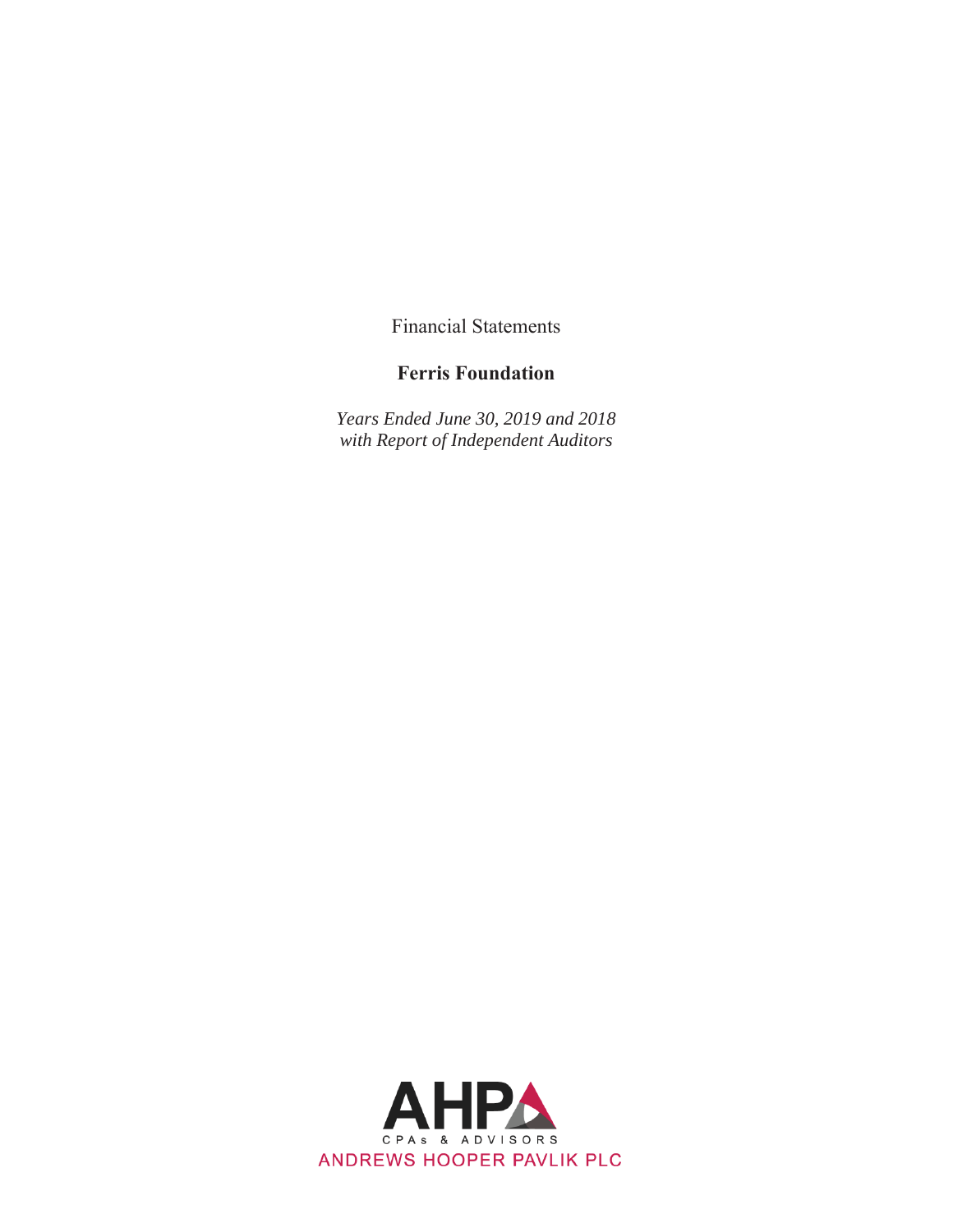## **Financial Statements**

Years Ended June 30, 2019 and 2018

# **Contents**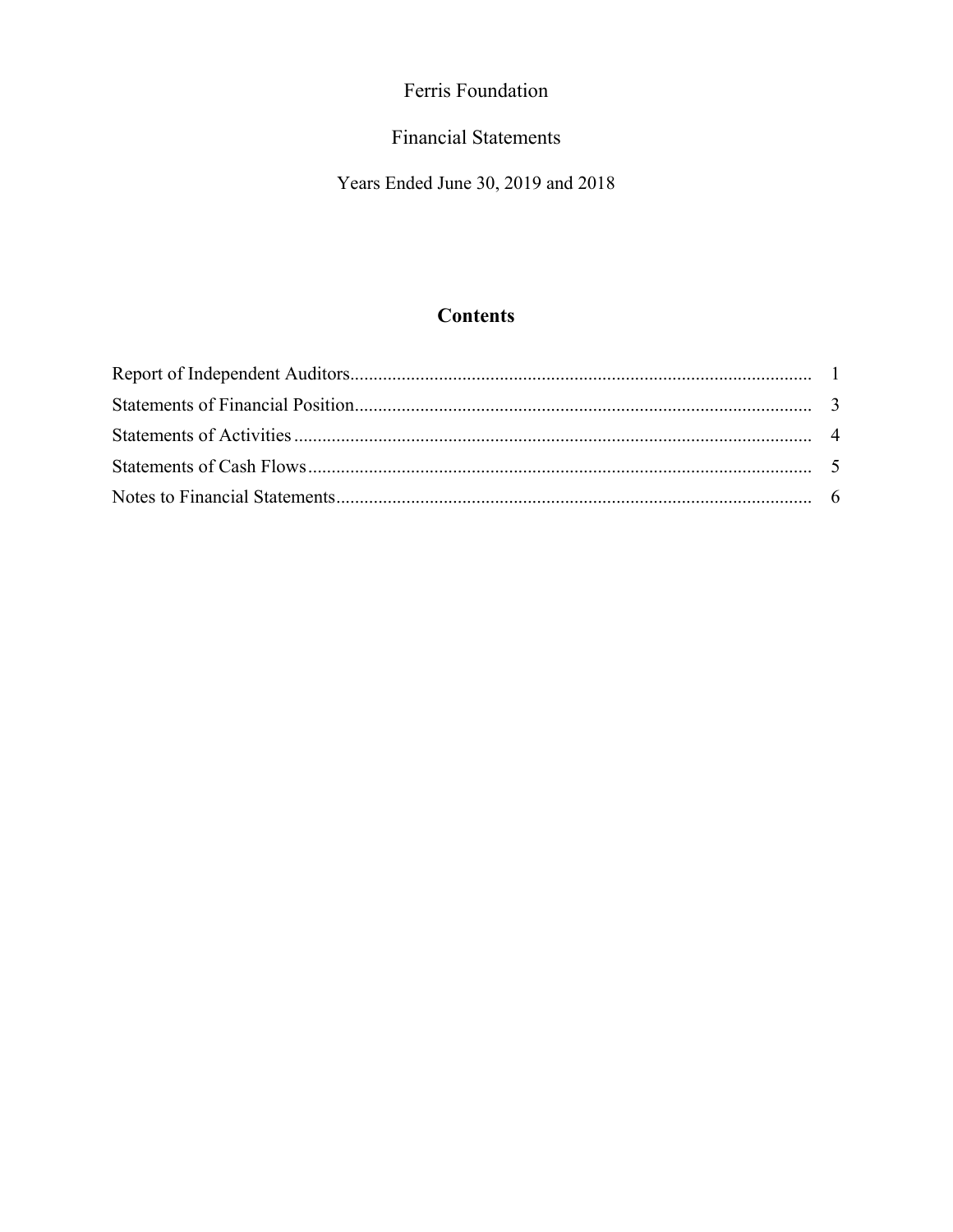

# ANDREWS HOOPER PAVLIK PLC

2311 E. BELTLINE AVE. SE | SUITE 200 | GRAND RAPIDS, MI 49546 p: 616.942.6440 | f: 616.942.6095 | **www.ahpplc.com**

## Report of Independent Auditors

Board of Directors Ferris Foundation Big Rapids, Michigan

We have audited the accompanying financial statements of the Ferris Foundation, which comprise the statements of financial position as of June 30, 2019 and 2018, and the related statements of activities and cash flows for the years then ended, and the related notes to the financial statements.

## **Management's Responsibility for the Financial Statements**

Management is responsible for the preparation and fair presentation of these financial statements in accordance with accounting principles generally accepted in the United States of America; this includes the design, implementation, and maintenance of internal control relevant to the preparation and fair presentation of financial statements that are free from material misstatement, whether due to fraud or error.

#### **Auditors' Responsibility**

Our responsibility is to express an opinion on these financial statements based on our audits. We conducted our audits in accordance with auditing standards generally accepted in the United States of America. Those standards require that we plan and perform the audits to obtain reasonable assurance about whether the financial statements are free of material misstatement.

An audit involves performing procedures to obtain audit evidence about the amounts and disclosures in the financial statements. The procedures selected depend on the auditor's judgment, including the assessment of the risk of material misstatement of the financial statements, whether due to fraud or error. In making those risk assessments, the auditor considers internal control relevant to the entity's preparation and fair presentation of the financial statements in order to design audit procedures that are appropriate in the circumstances, but not for the purpose of expressing an opinion on the effectiveness of the entity's internal control. Accordingly, we express no such opinion. An audit also includes evaluating the appropriateness of accounting policies used and the reasonableness of significant accounting estimates made by management, as well as evaluating the overall presentation of the financial statements.

We believe that the audit evidence we have obtained is sufficient and appropriate to provide a basis for our audit opinion.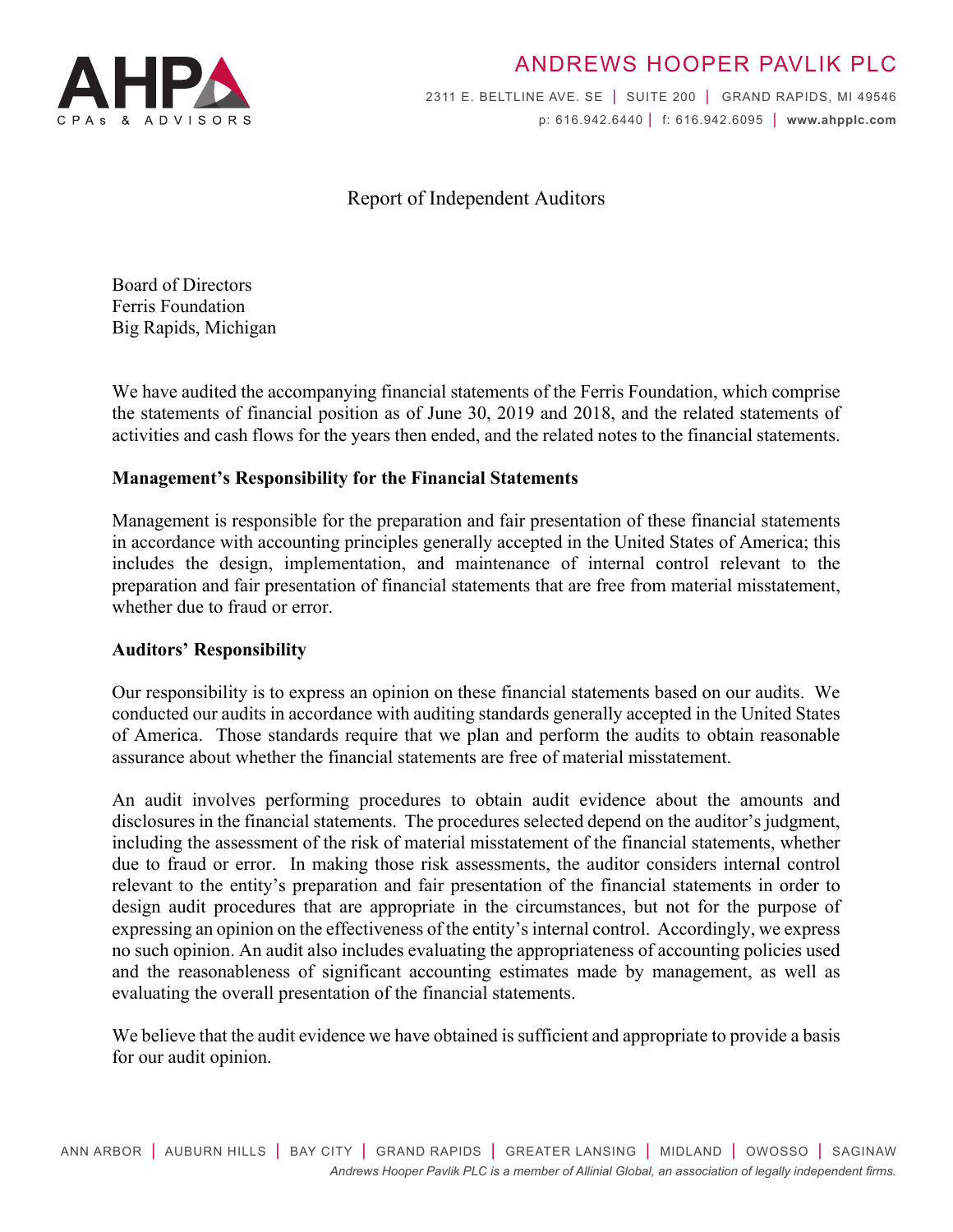## **Opinion**

In our opinion, the financial statements referred to above present fairly, in all material respects, the financial position of the Ferris Foundation as of June 30, 2019 and 2018, and the changes in its net assets and its cash flows for the years then ended in accordance with accounting principles generally accepted in the United States of America.

#### **Emphasis of Matter**

As discussed in Note 1 to the financial statements, the Ferris Foundation implemented FASB Accounting Standards Update (ASU) 2016-14, Not-for-Profit Entities (Topic 958) – *Presentation of Financial Statements of Not-for-Profit Entities.* The update changes terminology used for net asset classifications and adds additional disclosures related to liquidity, availability of resources, and expenses. The ASU has been applied retrospectively to all periods presented, as applicable. Our opinion is not modified with respect to this matter.

Andrews Hooper taulik PLC

Grand Rapids, Michigan September 17, 2019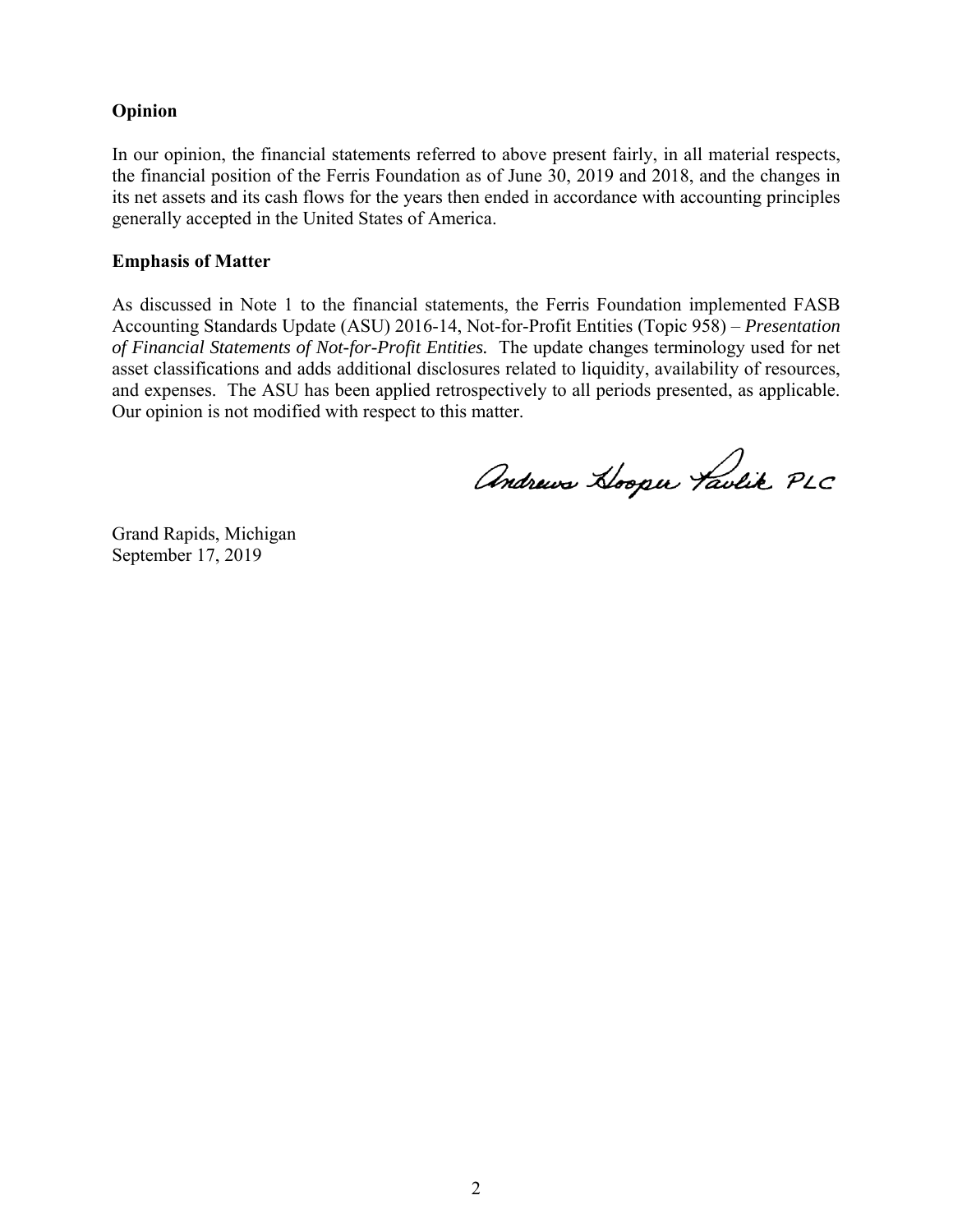# Statements of Financial Position

|                                    | June 30 |            |                           |            |
|------------------------------------|---------|------------|---------------------------|------------|
|                                    |         | 2019       |                           | 2018       |
| <b>Assets</b>                      |         |            |                           |            |
| Cash and cash equivalents – Note 4 | \$      | 4,070,739  | $\boldsymbol{\mathsf{S}}$ | 1,285,158  |
| Investments $-$ Note 4             |         | 84,531,179 |                           | 77,431,951 |
| Accounts receivable                |         |            |                           | 33,021     |
| Pledges receivable – Note 7        |         | 4,219,111  |                           | 3,439,123  |
| Total assets                       |         | 92,821,029 | \$                        | 82,189,253 |
| <b>Liabilities</b>                 |         |            |                           |            |
| Accounts payable                   | \$      | 155,356    | -S                        | 64,603     |
| Annuity liability – Note 3         |         | 94,186     |                           | 113,328    |
| <b>Total liablilities</b>          |         | 249,542    |                           | 177,931    |
| <b>Net Assets – Note 1</b>         |         |            |                           |            |
| Without donor restrictions         |         | 27,884,846 |                           | 30,068,384 |
| With donor restrictions            |         | 64,686,641 |                           | 51,942,938 |
| Total net assets                   |         | 92,571,487 |                           | 82,011,322 |
| Total liabilities and net assets   | \$      | 92,821,029 | \$                        | 82,189,253 |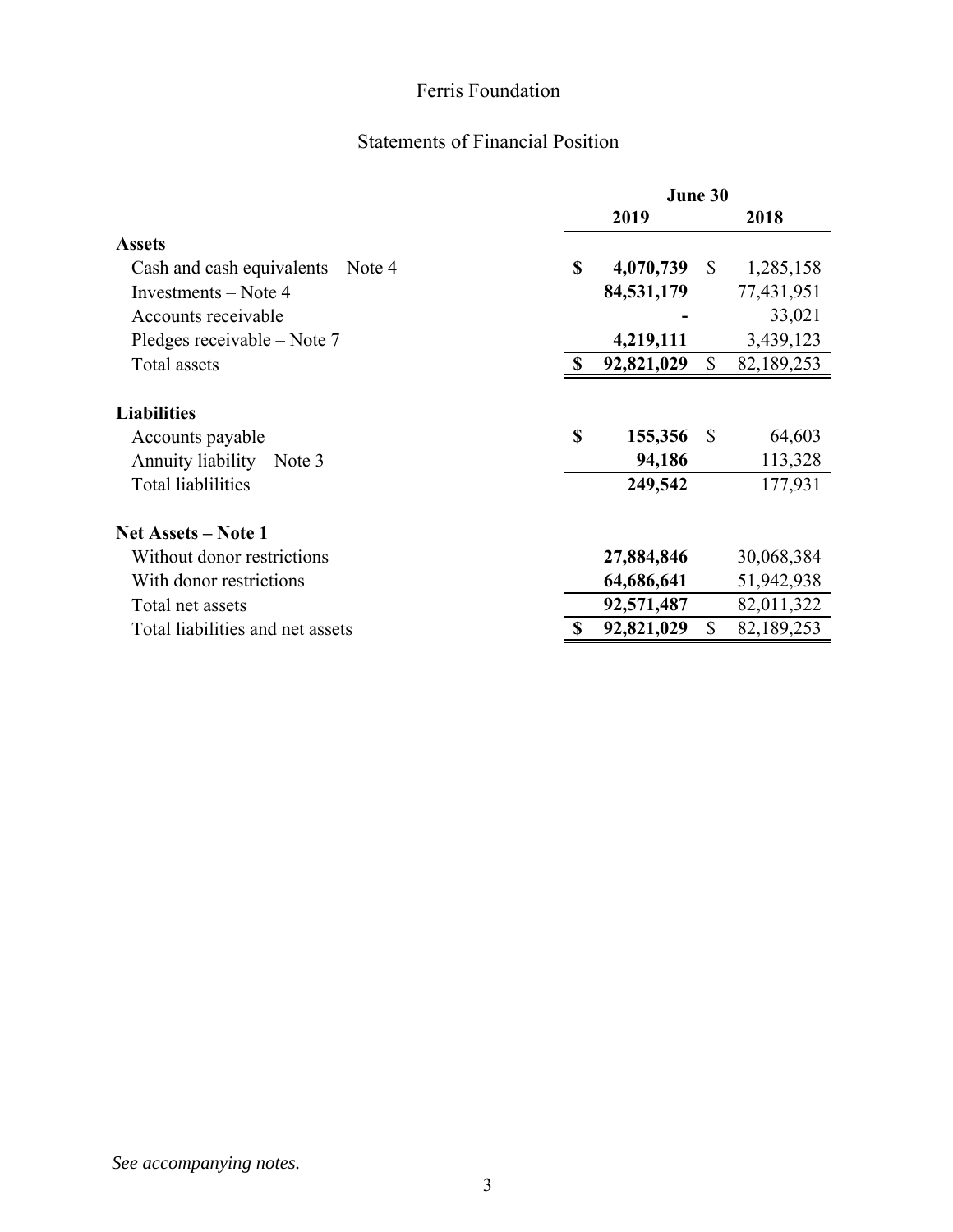#### Statements of Activities

|                                                     | <b>Year Ended June 30</b>                   |                                          |              |                                                        |                          |                |
|-----------------------------------------------------|---------------------------------------------|------------------------------------------|--------------|--------------------------------------------------------|--------------------------|----------------|
|                                                     |                                             | 2019                                     |              |                                                        |                          |                |
|                                                     | <b>Without Donor</b><br><b>Restrictions</b> | <b>With Donor</b><br><b>Restrictions</b> | <b>Total</b> | <b>Without Donor With Donor</b><br><b>Restrictions</b> | <b>Restrictions</b>      | <b>Total</b>   |
| Support, revenue, and gains (losses)                |                                             |                                          |              |                                                        |                          |                |
| Gifts and contributions                             | 2,647,619<br>S                              | \$11,760,631                             | \$14,408,250 | 2,458,443<br>S.                                        | 5,418,898<br>-S          | 7,877,341<br>S |
| Change in split-interest agreement                  |                                             | (2,912)                                  | (2,912)      |                                                        | (3,099)                  | (3,099)        |
| Investment income, net                              | 1,332,497                                   | 2,733,569                                | 4,066,066    | 2,095,491                                              | 3,035,026                | 5,130,517      |
| Net assets released from restrictions               | 4,285,217                                   | (4, 285, 217)                            |              | 5,154,581                                              | (5,154,581)              |                |
| Total support, revenue, and gains (losses)          | 8,265,333                                   | 10,206,071                               | 18,471,404   | 9,708,515                                              | 3,296,244                | 13,004,759     |
| Expenses – Note 6                                   |                                             |                                          |              |                                                        |                          |                |
| Meals, travel, and entertainment                    | 36,330                                      |                                          | 36,330       | 31,556                                                 |                          | 31,556         |
| Board expenses                                      | 3,075                                       |                                          | 3,075        | 3,000                                                  |                          | 3,000          |
| Professional fees and other services                | 637,631                                     |                                          | 637,631      | 587,655                                                |                          | 587,655        |
| Supplies                                            | 4,257                                       |                                          | 4,257        | 5,246                                                  |                          | 5,246          |
| Support services donated from Ferris State          |                                             |                                          |              |                                                        |                          |                |
| University - Note 5                                 | 2,551,012                                   |                                          | 2,551,012    | 2,305,588                                              |                          | 2,305,588      |
| Disbursements to Ferris State University - Note 5   | 2,713,452                                   |                                          | 2,713,452    | 2,761,744                                              |                          | 2,761,744      |
| Support to Ferris State University – Note 5         | 2,274,775                                   |                                          | 2,274,775    | 3,183,457                                              |                          | 3,183,457      |
| Total expenses                                      | 8,220,532                                   | $\overline{\phantom{a}}$                 | 8,220,532    | 8,878,246                                              | $\overline{\phantom{a}}$ | 8,878,246      |
| Revenue, gains, and other support over expenses     | 44,801                                      | 10,206,071                               | 10,250,872   | 830,269                                                | 3,296,244                | 4,126,513      |
| Other changes in net assets                         |                                             |                                          |              |                                                        |                          |                |
| Net transfers for Ferris Futures Endowment – Note 5 | (2, 233, 339)                               | 2,233,339                                |              | (2,195,078)                                            | 2,195,078                |                |
| Net transfers from Ferris State University – Note 5 | 5,000                                       | 304,293                                  | 309,293      | 50,405                                                 | 70,276                   | 120,681        |
| Increase (decrease) in net assets                   | (2, 183, 538)                               | 12,743,703                               | 10,560,165   | (1,314,404)                                            | 5,561,598                | 4,247,194      |
| Net assets – beginning of year                      | 30,068,384                                  | 51,942,938                               | 82,011,322   | 31,382,788                                             | 46,381,340               | 77,764,128     |
| Net assets – end of year                            | \$27,884,846                                | \$64,686,641                             | \$92,571,487 | \$30,068,384                                           | \$51,942,938             | \$82,011,322   |

*See accompanying notes.*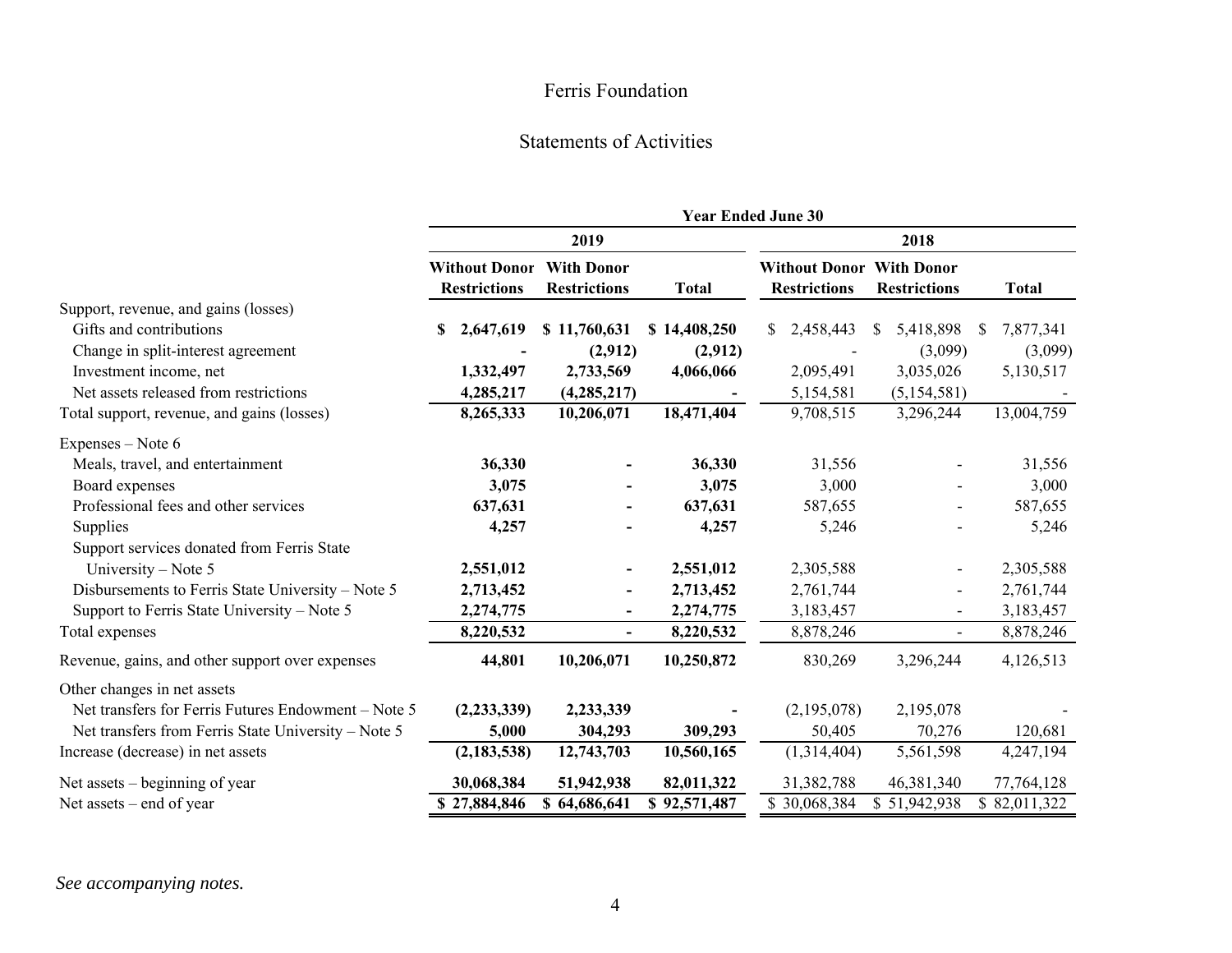# Statements of Cash Flows

|                                                    | <b>Year Ended June 30</b> |                |                            |
|----------------------------------------------------|---------------------------|----------------|----------------------------|
|                                                    |                           | 2019           | 2018                       |
| <b>Operating activities</b>                        |                           |                |                            |
| Increase in net assets                             | \$                        | 10,560,165     | $\mathcal{S}$<br>4,247,194 |
| Adjustments to reconcile increase in net assets to |                           |                |                            |
| net cash from operating activities:                |                           |                |                            |
| Provision for losses on pledges receivable         |                           | 18,982         | 18,254                     |
| Net transfer from Ferris State University          |                           | (309, 293)     | (120, 681)                 |
| Net realized and unrealized gains from             |                           |                |                            |
| security transactions                              |                           | (2,639,418)    | (3,084,360)                |
| Contributions restricted for long-term investments |                           | (8,269,643)    | (2,926,928)                |
| Decrease (increase) in assets:                     |                           |                |                            |
| Pledges receivable                                 |                           | (798, 970)     | 275,313                    |
| Accounts receivable                                |                           | 33,021         | (33,021)                   |
| Increase (decrease) in liabilities:                |                           |                |                            |
| Accounts payable                                   |                           | 90,753         | (234, 622)                 |
| Annuity liability                                  |                           | 76,979         | 21,513                     |
| Net cash from operating activities                 |                           | (1, 237, 424)  | (1,837,338)                |
| <b>Investing activities</b>                        |                           |                |                            |
| Proceeds from the sale of investments              |                           | 15,379,653     | 44,728,030                 |
| Purchases of investments                           |                           | (19, 839, 463) | (47, 768, 395)             |
| Net cash from investing activities                 |                           | (4,459,810)    | (3,040,365)                |
| <b>Financing activities</b>                        |                           |                |                            |
| Net transfer from Ferris State University          |                           | 309,293        | 120,681                    |
| Payment on annuity obligation                      |                           | (96, 121)      | (38,249)                   |
| Investments in endowment                           |                           | 8,269,643      | 2,926,928                  |
| Net cash from financing activities                 |                           | 8,482,815      | 3,009,360                  |
| Net change in cash and cash equivalents            |                           | 2,785,581      | (1,868,343)                |
| Cash and cash equivalents - beginning of year      |                           | 1,285,158      | 3,153,501                  |
| Cash and cash equivalents – end of year            | $\mathbf S$               | 4,070,739      | \$<br>1,285,158            |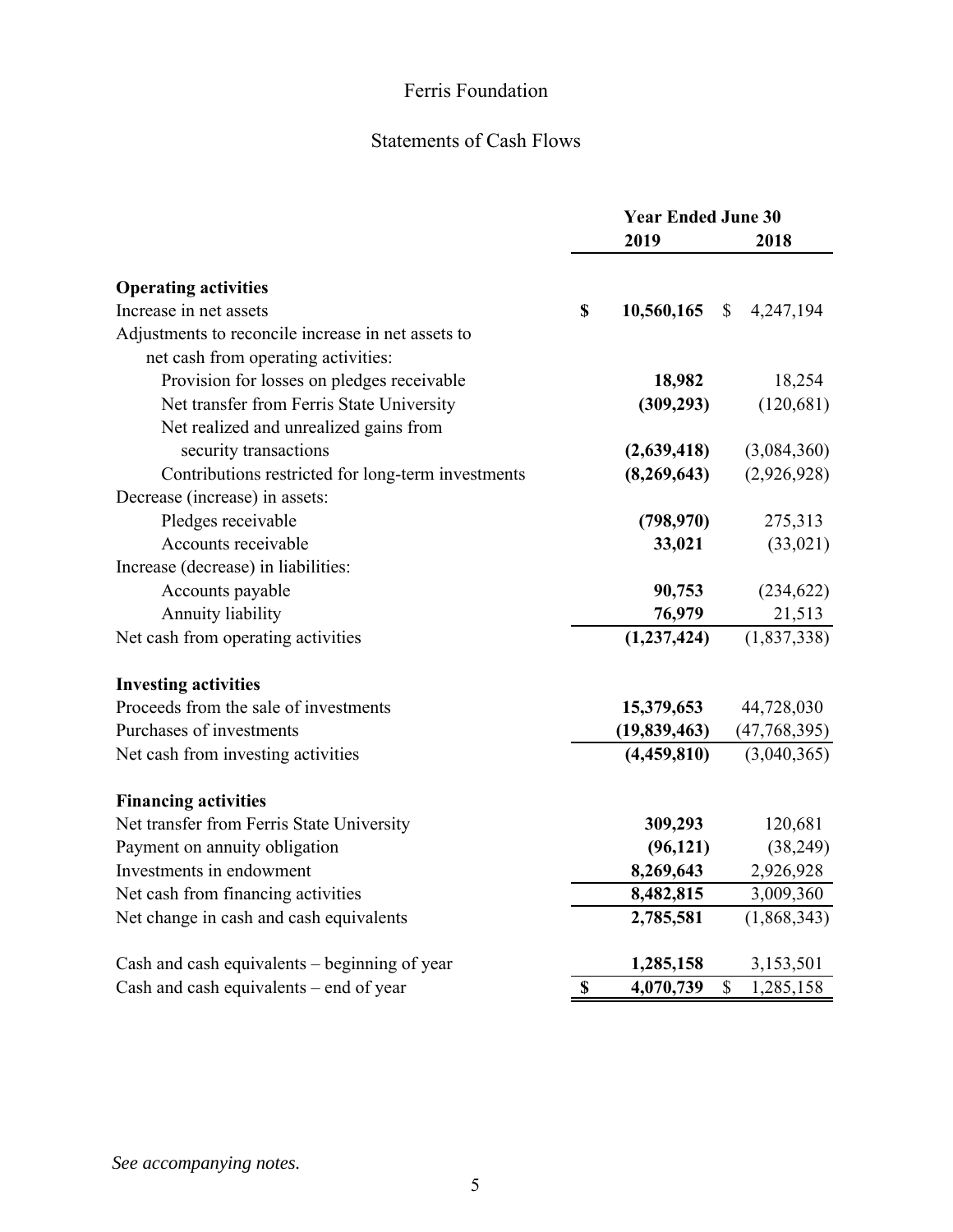## Notes to Financial Statements

June 30, 2019

## **1. Summary of Significant Accounting Policies**

#### **Nature of Operations**

The Ferris Foundation (Foundation) is a Michigan not-for-profit corporation. The Foundation was established to advance the mission and goals of Ferris State University (University) by generating and managing private support for the University. Both the Foundation and University boards believe that the investment strategy of the Foundation will provide high investment income yields over time. The Foundation is considered a component unit of the University and is, therefore, included in the financial statements of the University on an annual basis.

#### **Basis of Presentation**

The financial statements of the Foundation have been prepared on the accrual basis following accounting policies established by the Financial Accounting Standards Board (FASB).

#### **New Accounting Pronouncement**

On August 18, 2016, FASB issued Accounting Standards Update (ASU) 2016-14, Not-for-Profit Entities (Topic 958) – *Presentation of Financial Statements of Not-for-Profit Entities*. The update addresses the complexity and understandability of net asset classification, deficiencies in information about liquidity and availability of resources, and the lack of consistency in the type of information provided about expenses and investment return. The Foundation has adjusted the presentation of these statements accordingly. The ASU has been applied retrospectively to all periods presented.

## **Types of Restrictions**

The Foundation is required to report information regarding its financial position and activities according to two classes of net assets: 1) net assets with donor restrictions and 2) net assets without donor restrictions.

Net assets with donor restrictions are gifts of cash and other assets with donor stipulations that limit the use of the donated assets and, in some cases, the investment earnings on those assets. When a stipulated time or donor restriction expires or when funds are used for the donor-specified purpose, net assets with donor restrictions are reclassified to net assets without donor restrictions and reported in the statement of activities as net assets released from restrictions. Earnings, gains, and losses on net assets with donor restrictions are classified as net assets without donor restrictions unless otherwise restricted by the donor or by applicable state laws.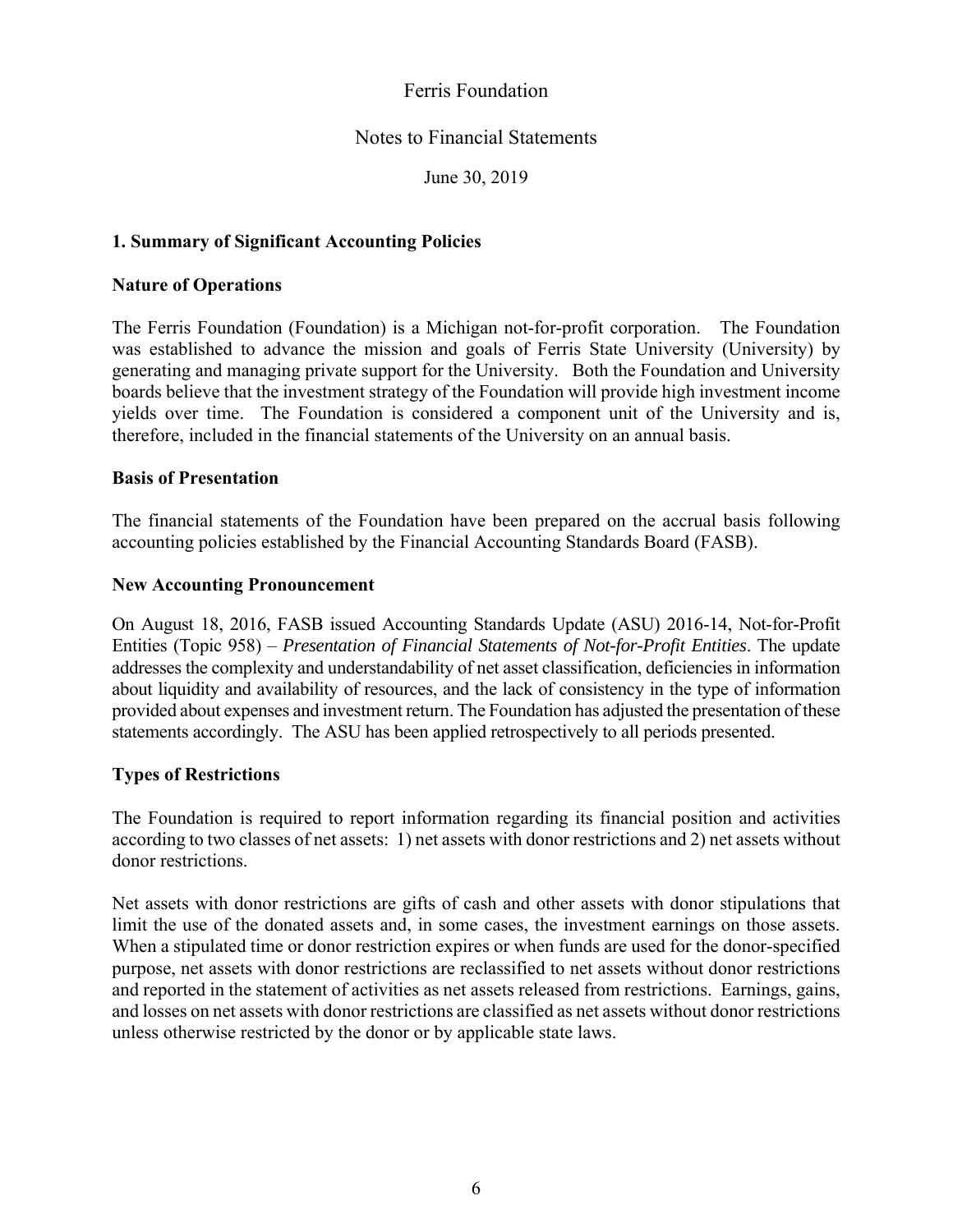## Notes to Financial Statements

June 30, 2019

#### **1. Summary of Significant Accounting Policies (continued)**

#### **Types of Restrictions (continued)**

Net assets without donor restrictions are net assets of the Foundation that are not restricted by donor-imposed stipulations. Net assets without donor restrictions include funds designated by Ferris State University as endowments and funds the Ferris Foundation Board considers operating funds for the Foundation. The Foundation further classified net assets without donor restrictions as follows as of June 30:

|                                             | 2019         | 2018         |
|---------------------------------------------|--------------|--------------|
| Quasi-endowment transfer and earnings       | \$ 6,849,891 | \$7,147,446  |
| Funds functioning as quasi-endowments       | 20,518,751   | 22,397,611   |
| Unrestricted endowments                     | 27,368,642   | 29,545,057   |
| Current funds (non-endowment)               | 516,204      | 523,327      |
| Total net assets without donor restrictions | \$27,884,846 | \$30,068,384 |

Net assets with donor restrictions are net assets subject to stipulations imposed by donors and grantors. Some donor restrictions are temporary in nature; those restrictions will be met by actions of the Foundation or by the passage of time. Other donor restrictions are perpetual in nature, whereby the donor has stipulated the funds be maintained in perpetuity. Net assets with donor restrictions include interest earnings and spending on endowments, funds held for the charitable gift annuity program, funds held for merit grant awards, funds held for pledges relating to Ferris State University gifts, funds held in perpetuity for endowments, and other funds considered to be restricted. The Foundation classified net assets with donor restrictions as follows as of June 30:

|                                          | 2019            | 2018                      |
|------------------------------------------|-----------------|---------------------------|
| <b>Temporary</b>                         |                 |                           |
| Scholarships                             | 9,563,403<br>S. | 8,776,398<br>$\mathbb{S}$ |
| Student loans                            | 279,362         | 284,774                   |
| Departmental use                         | 4,255,631       | 4,280,319                 |
| Other – capital projects                 | <b>200</b>      | 200                       |
| Other $-$ time restricted                | 2,906,362       | 1,805,362                 |
| Other – temporarily restricted           | 1,099,345       | 933,096                   |
| Perpetual                                |                 |                           |
| Scholarships                             | 39,858,216      | 29, 177, 239              |
| Student loans                            | 505,893         | 507,395                   |
| Departmental use                         | 6,218,229       | 6,178,155                 |
| Total net assets with donor restrictions | \$64,686,641    | \$51,942,938              |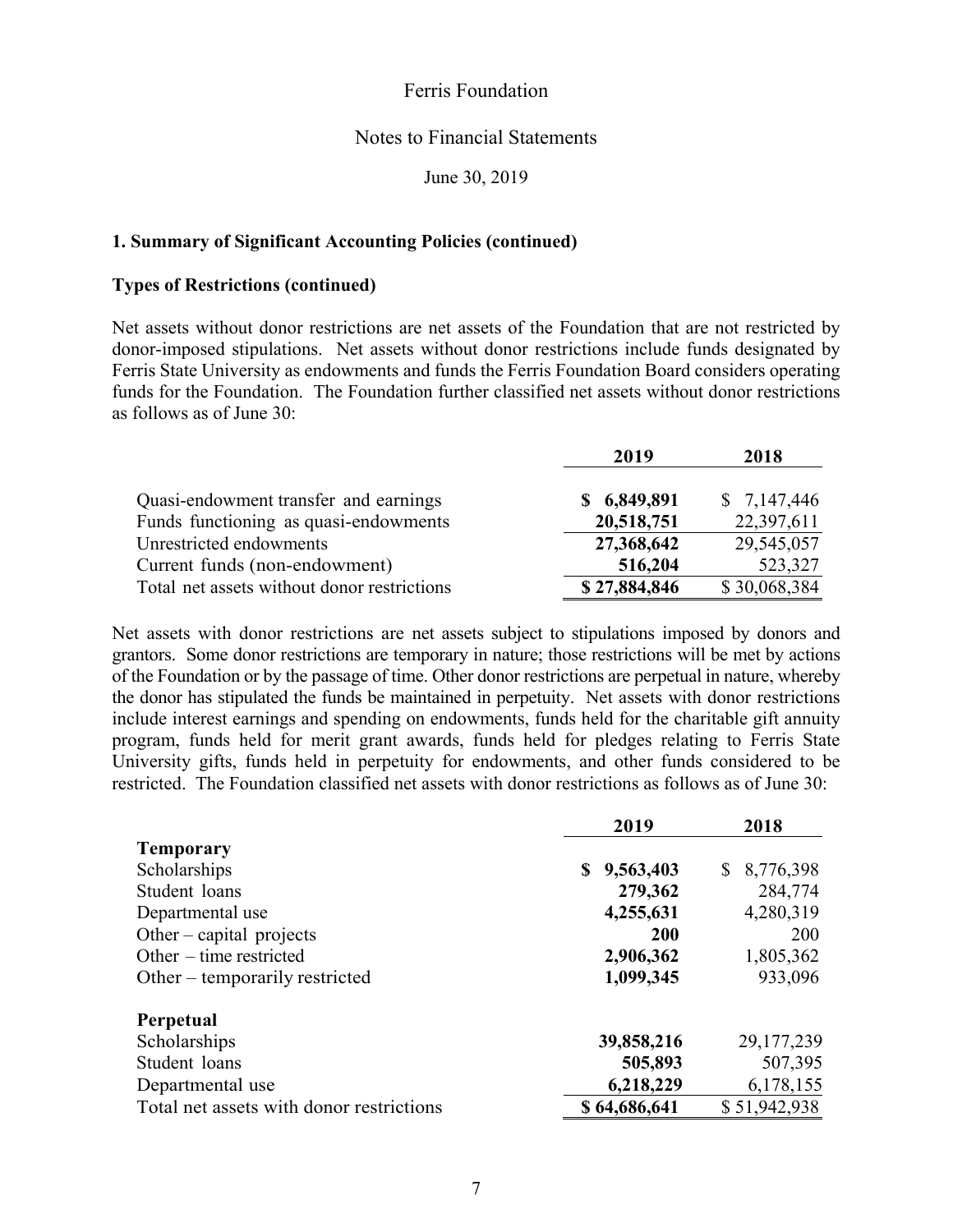## Notes to Financial Statements

June 30, 2019

## **1. Summary of Significant Accounting Policies (continued)**

#### **Cash and Cash Equivalents**

Cash and cash equivalents consist of all highly-liquid investments with an initial maturity of three months or less.

#### **Investments**

Investments are stated at fair value. Investments in bond and equity mutual funds are based on quoted market prices. Investments in limited partnerships are valued at the most recent valuation adjusted for capital calls and distributions. Investment transactions are accounted for on the trade date (date the order to buy or sell is executed). Gains or losses on investments sold are determined using the specific identification method. As of June 30, 2019, the Foundation's remaining capital commitment on investments in limited partnerships was \$9,500,085 (\$8,310,227 as of June 30, 2018).

#### **Concentration of Credit Risk Arising from Deposit Accounts**

The Foundation maintains cash balances at a local bank. Accounts at the financial institution are insured by the Federal Deposit Insurance Corporation (FDIC) up to \$250,000. Cash balances, at times, may exceed the FDIC insured limit; however, management believes that the Foundation is subject to minimal risk.

#### **Risks and Uncertainties**

The Foundation invests in various investment securities. Investment securities are exposed to various risks such as interest rate, market, and credit risks. Due to the level of risk associated with certain investment securities, it is at least reasonably possible that changes in the values of investment securities will occur in the near term and that such changes could materially affect the amounts reported in the financial statements.

#### **Use of Estimates**

The preparation of financial statements in conformity with accounting principles generally accepted in the United States of America (U.S. GAAP) requires management to make estimates and assumptions that affect the reported amounts of assets and liabilities and disclosures of contingent assets and liabilities at the date of the financial statements and reported amounts of revenue and expenses during the reporting period. Actual results could differ from those estimates.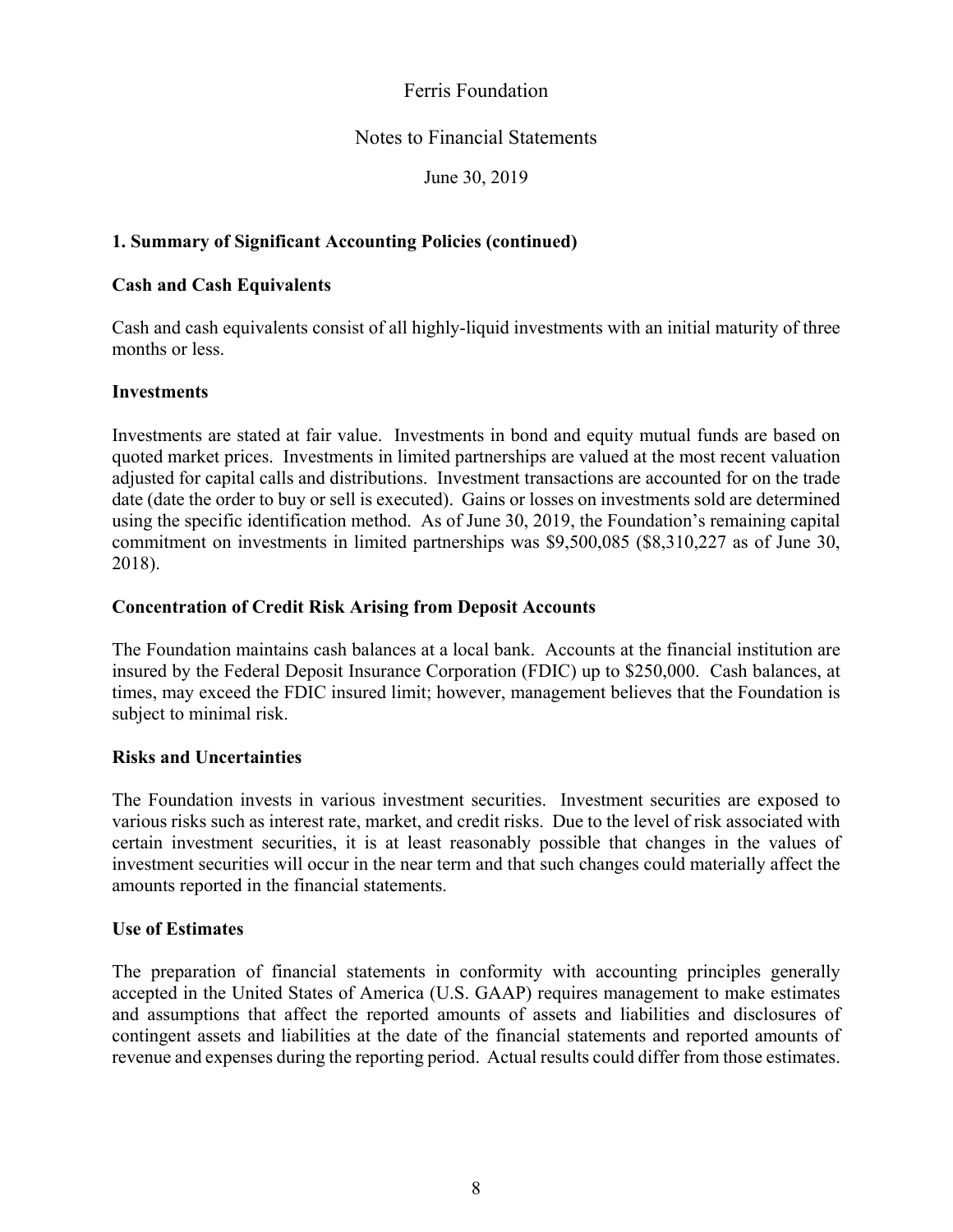## Notes to Financial Statements

June 30, 2019

## **1. Summary of Significant Accounting Policies (continued)**

#### **Federal Income Taxes**

The Internal Revenue Service has determined that the Foundation is tax exempt under Section 501(c)(3) of the Internal Revenue Code.

U.S. GAAP requires management to evaluate tax positions taken by the organization and recognize a tax liability if the organization has taken an uncertain position that more likely than not would not be sustained upon examination by the IRS or other applicable taxing authorities. Management has analyzed the tax positions taken by the Foundation and has concluded that as of June 30, 2019, there are no uncertain positions taken or expected to be taken that would require recognition of a liability or disclosure in the financial statements. The Foundation is subject to routine audits by taxing authorities; however, there are currently no audits in progress for any tax periods. Management believes it is no longer subject to income tax examinations for years prior to June 30, 2016.

#### **Subsequent Events**

The financial statements and related disclosures include evaluation of events up through and including September 17, 2019, which is the date the financial statements were available to be issued.

#### **2. Liquidity and Availability**

Financial assets available for general expenditure within one year of the balance sheet date consist of the following as of June 30:

| 2019 |         | 2018                       |              |
|------|---------|----------------------------|--------------|
|      | 131,105 | <sup>8</sup>               | 74,307       |
|      | 540,455 |                            | 513,623      |
|      |         |                            | 29,545,057   |
|      |         |                            | \$30,132,987 |
|      |         | 27,368,642<br>\$28,040,202 |              |

As part of the Foundation's liquidity management plan, cash in excess of daily requirements are invested in short-term investments and money market funds. Unrestricted gifts or funds transferred from Ferris State University to set up endowments are considered board-designated and could be drawn upon, if necessary, to meet liquidity needs.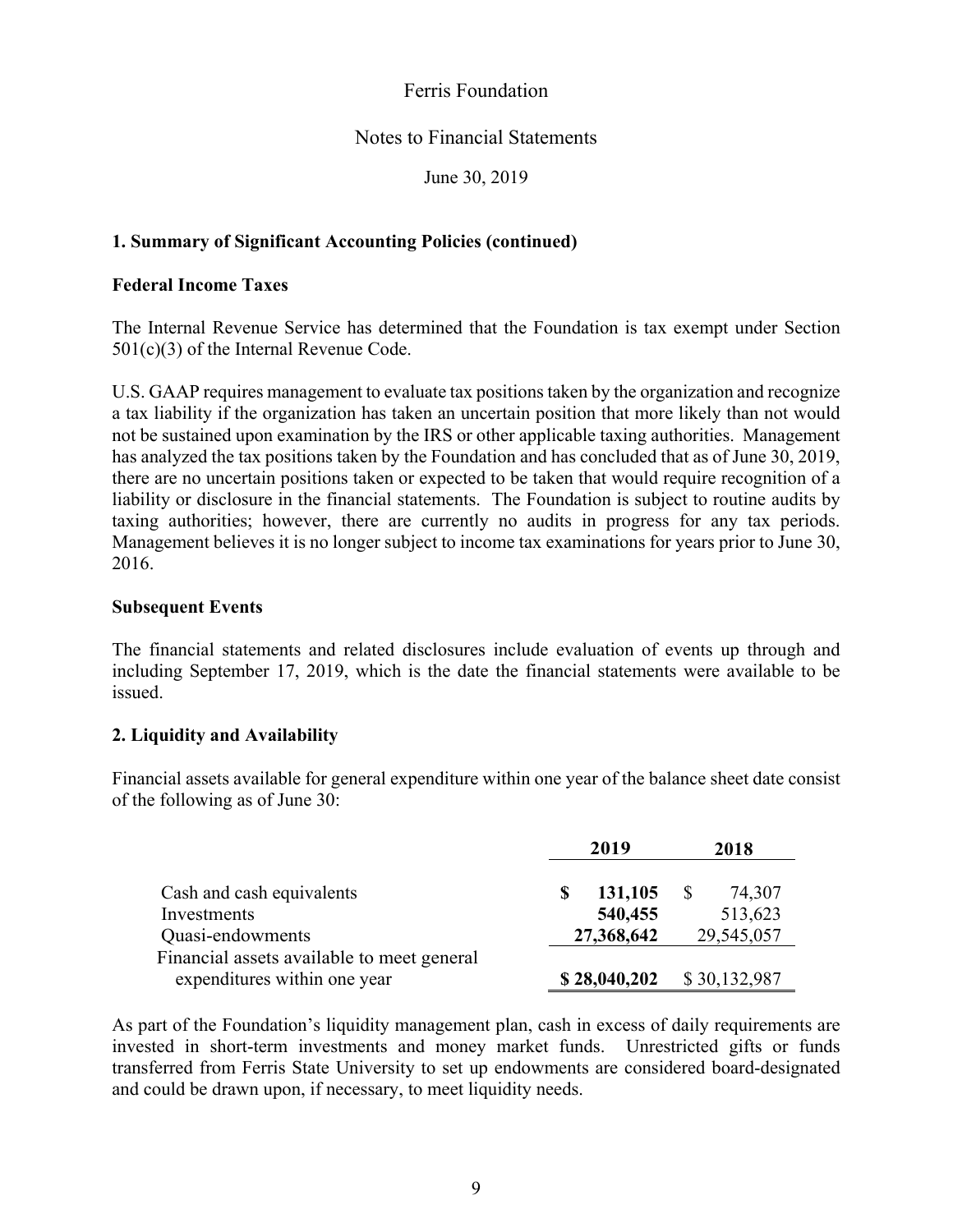## Notes to Financial Statements

June 30, 2019

## **3. Liability for Charitable Gift Annuity Program**

The Foundation operates a charitable gift annuity program whereby donors receive a life income payment stream in exchange for assets conveyed to the Foundation under an annuity contract. The market value of the assets was \$174,775 as of June 30, 2019 (\$259,801 as of June 30, 2018). The liability under the annuity contracts was \$94,186 as of June 30, 2019 (\$113,328 as of June 30, 2018). The liability is recorded at its present value based on the donors' life expectancy.

During the year ended June 30, 2019, payments in the amount of \$96,121 were made to the donors and have been recorded as a reduction in the annuity liability (\$38,249 during the year ended June 30, 2018). The discount rates used to compute the annuity liability ranged from 4.0 percent to 9.4 percent for 2019 and 2018. Under the terms of the contracts, the assets are restricted until the death of the donors.

#### **4. Cash and Cash Equivalents and Investments**

Cash and cash equivalents consist of the following as of June 30:

|                                 | 2019        | 2018                 |
|---------------------------------|-------------|----------------------|
| Bank balance                    | \$2,909,801 | $\frac{\$}{224,229}$ |
| Money market funds              | 1,160,938   | 1,060,929            |
| Total cash and cash equivalents | \$4,070,739 | \$1,285,158          |

Included in the bank balance as of June 30, 2019 is \$2,000,000 awaiting investment (\$0 as of June 30, 2018).

Market values of investments are summarized as follows as of June 30:

|                                                  | 2019         | 2018         |
|--------------------------------------------------|--------------|--------------|
| Mutual funds:                                    |              |              |
| Equity funds                                     | \$45,382,967 | \$39,061,152 |
| Bond funds                                       | 14,931,788   | 10,403,966   |
| Limited partnerships – real estate               | 3,328,553    | 2,745,025    |
| Limited partnerships – hedge funds               | 6,025,259    | 10,911,497   |
| Limited partnerships – natural                   |              |              |
| resources/commodities                            | 4,165,613    | 6,799,401    |
| Limited partnerships – private equity/distressed | 10,522,224   | 7,251,109    |
| Charitable gift annuity funds                    | 174,775      | 259,801      |
| Total investments                                | \$84,531,179 | \$77,431,951 |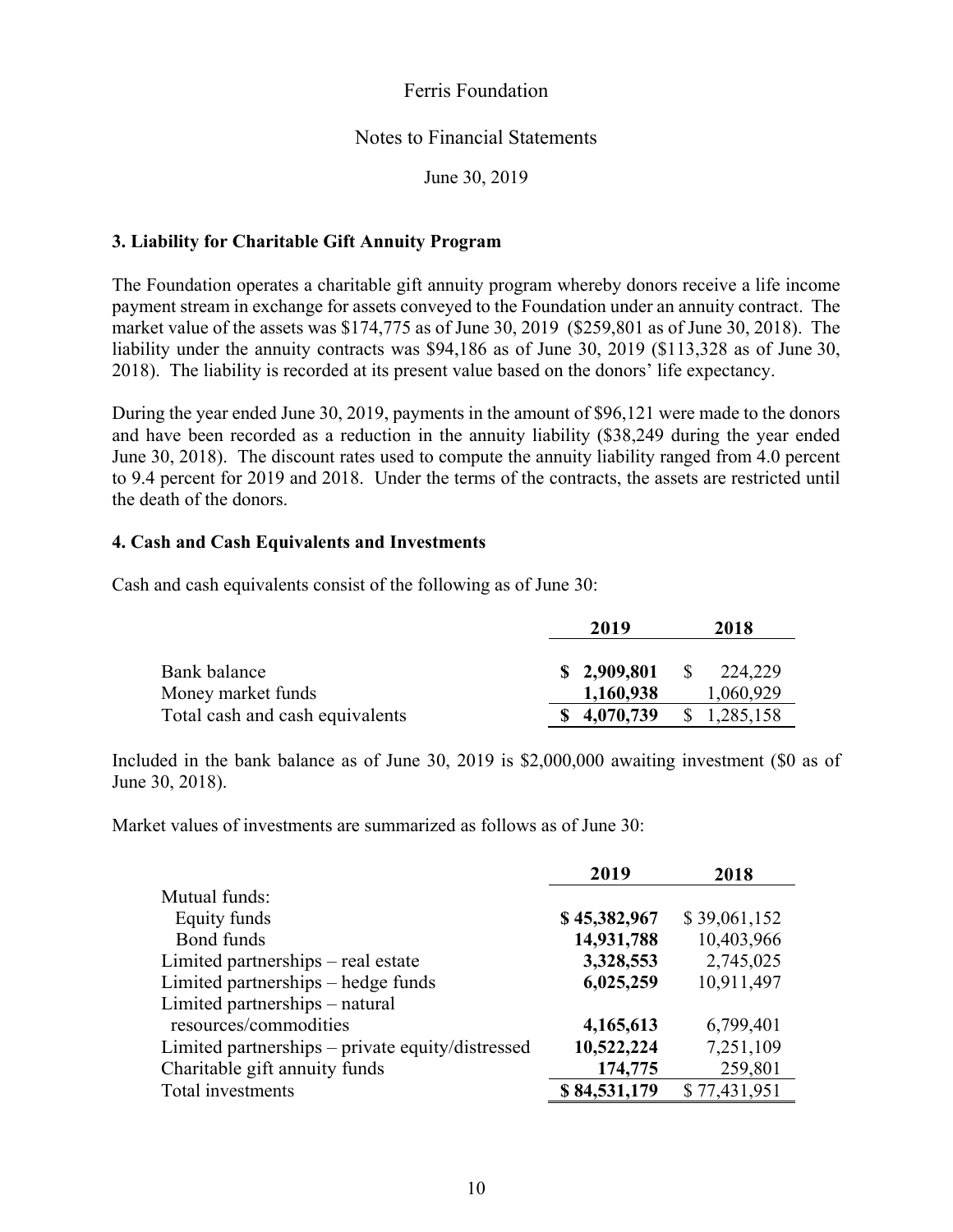## Notes to Financial Statements

June 30, 2019

## **5. Related Party Transactions**

During the year ended June 30, 2019, the Foundation matched \$2,233,339 in Ferris Futures Endowment funds and \$2,195,078 during the year ended June 30, 2018. The University transferred \$309,293 for the year ended June 30, 2019 and \$120,681 for the year ended June 30, 2018 to the Foundation from designated and expendable restricted fund groups. In addition, the Foundation made distributions from the endowment funds and the merit grant program to the University in the amounts of \$2,713,452 for the year ended June 30, 2019 and \$2,761,744 for the year ended June 30, 2018. These distributions provided support to various University scholarships, loans, and departmental accounts and to fund merit grant awards to faculty and staff.

Gifts to Ferris State University, Kendall College of Art and Design, the Urban Institute for Contemporary Arts, and the Ferris Foundation are processed by the Foundation and transferred to the appropriate designation as support to these organizations. This approach enhances stewardship and communication with donors, creating a more unified approach to philanthropy and further strengthens the Foundation's mission as the fundraising arm of the University. Gift revenue is reflected in the with donor restrictions fund of the statements of activities. Support designated to Ferris State University for the year ended June 30, 2019 was \$2,274,775 and for the year ended June 30, 2018 was \$3,183,457.

It is the University's policy to pay substantially all of the Foundation's expenses relating to the soliciting and collecting of donations. FASB accounting standards require that affiliated organizations providing support services to the Foundation recognize the related personnel costs of those services on the financial statements. As a result, Ferris State University staff completed a calculation that indicates its overall support to the Ferris Foundation. This figure measured for the year ended June 30, 2019 is \$2,551,012 and for the year ended June 30, 2018 is \$2,305,588. This amount is reported in the statements of activities as gifts and contributions revenue and under expenses as support services donated from Ferris State University in the without donor restrictions fund and has no effect on net assets.

#### **6. Functional Expenses**

The Foundation is required to provide information about expenses by their functional classification. Functional classifications most likely to be used by the Foundation include program services, management and general, and fundraising. Program services expenses result from goods and services being distributed in support of the mission (see Note 5 for further information); management and general expenses result from administrative activities; and fundraising expenses result from the costs of fundraising campaigns and other activities involved in soliciting gifts from donors. Support services are identified as those services donated by Ferris State University and considered to be expensed in the year the service is provided (see Note 5 for further information).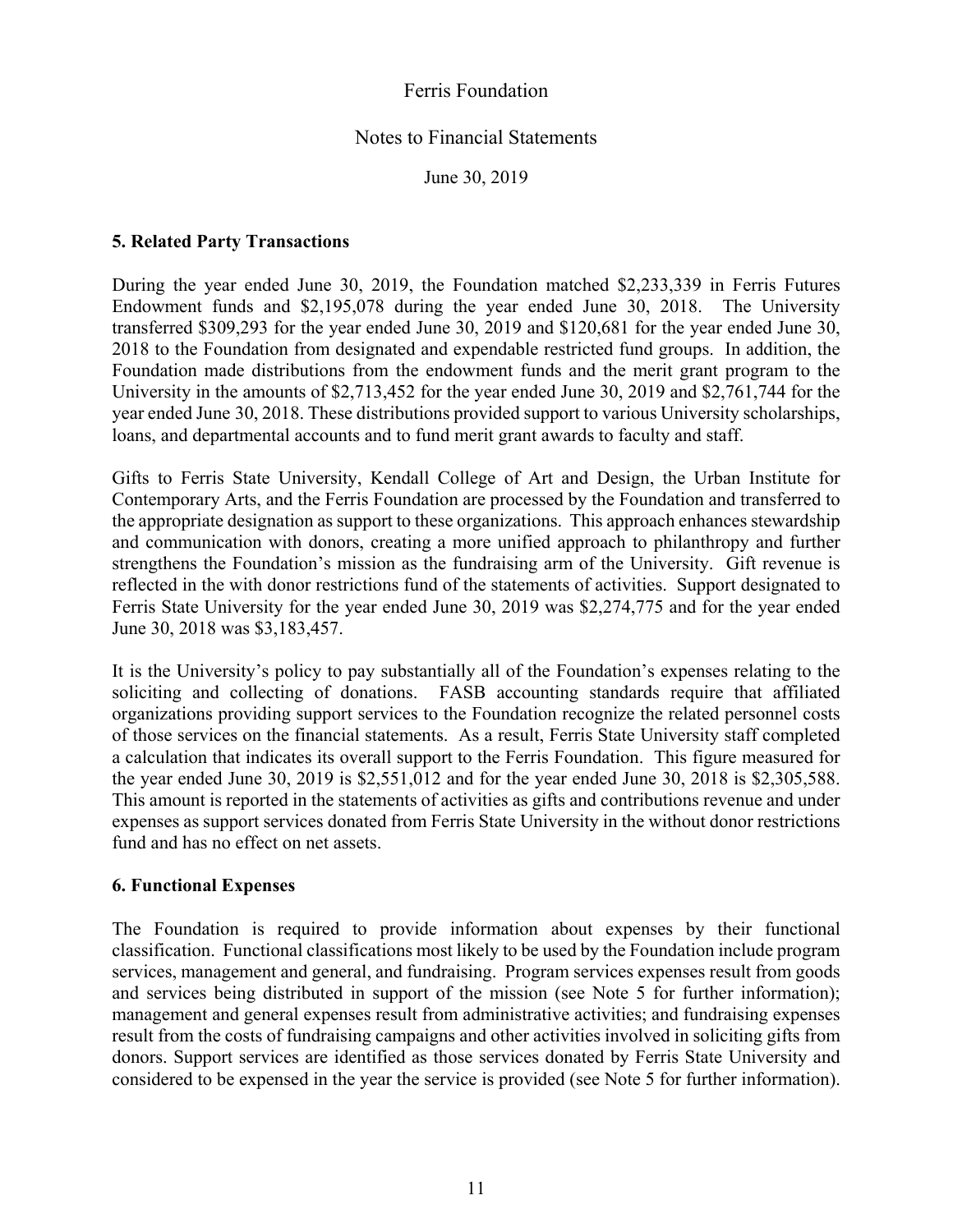#### Notes to Financial Statements

June 30, 2019

## **6. Functional Expenses (continued)**

Total expenses of the Foundation by functional classification are summarized as follows as of June 30:

|                        | 2019        | 2018        |
|------------------------|-------------|-------------|
| Program services       | \$4,988,227 | \$5,945,201 |
| Management and general | 269,619     | 249,380     |
| Fundraising            | 411,674     | 378,077     |
| Support services       | 2,551,012   | 2,305,588   |
| Total expenses         | \$8,220,532 | \$8,878,246 |

As noted above, program services and support services are amounts contributed to Ferris State University and amounts donated by Ferris State University to the Foundation for the direct benefit in support of the Foundation's mission. Management and general and fundraising expenses include meals, travel, and entertainment; board expenses; professional fees; and supplies, which are recorded based on direct costs.

#### **7. Pledges Receivable**

The fair value of pledges receivable is estimated by discounting expected cash inflows and outflows to their present value using appropriate rates with the risk of realizing such cash inflows and outflows, which was 3.0 percent as of June 30, 2019 and 2018. The fair value of pledges also includes adjusting for amounts not deemed collectible totaling \$18,982 for June 30, 2019 and \$18,254 for June 30, 2018.

The following shows the balance due of unconditional promises to give to the Foundation as of June 30:

|                                            | 2019        | 2018        |
|--------------------------------------------|-------------|-------------|
| Pledges receivable in less than one year   | \$1,869,574 | \$1,494,796 |
| Pledges receivable in one to five years    | 2,583,209   | 2,134,450   |
| Pledges receivable in more than five years | 8,858       | 30,227      |
| Present value discount                     | (242, 530)  | (220, 350)  |
| Total                                      | \$4,219,111 | \$3,439,123 |

Approximately 48 percent of the Foundation's pledges receivable were due from three donors as of June 30, 2019 and approximately 35 percent were due from two donors as of June 30, 2018.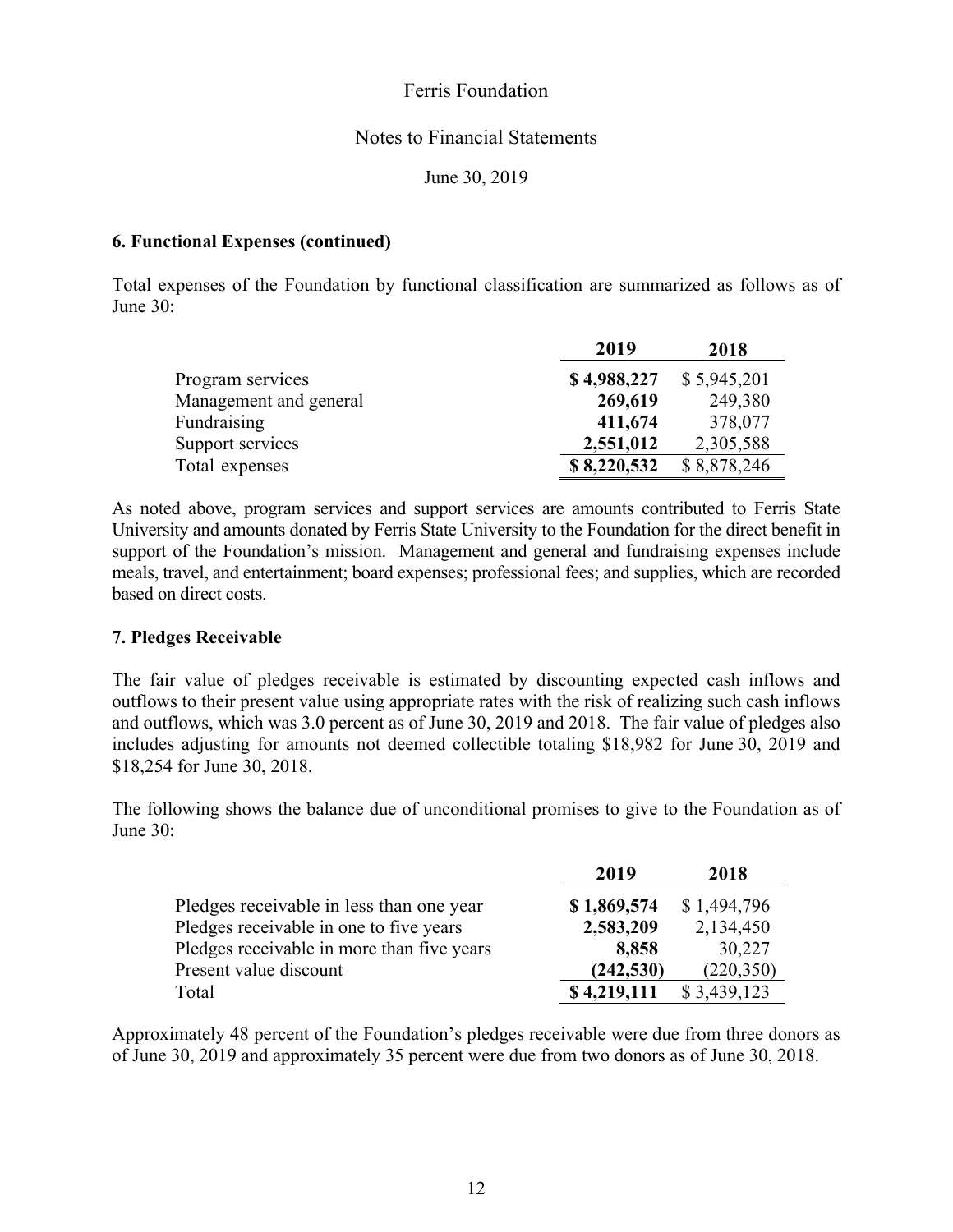### Notes to Financial Statements

June 30, 2019

#### **8. Fair Value Measurements**

The following presents information about the Foundation's assets measured at fair value on a recurring basis and the valuation techniques used to determine those fair values.

In general, fair values determined by Level 1 inputs use quoted prices in active markets for identical assets or liabilities that the Foundation has the ability to access.

Fair values determined by Level 2 inputs use other inputs that are observable, either directly or indirectly. These Level 2 inputs include quoted prices for similar assets in active markets, and other inputs such as interest rates and yield curves that are observable at commonly quoted intervals.

Level 3 inputs are unobservable inputs, including inputs that are available in situations where there is little, if any, market activity for the related asset.

In instances where inputs used to measure fair value fall into different levels in the above fair value hierarchy, fair value measurements in their entirety are categorized based on the lowest level input that is significant to the valuation. The Foundation's assessment of the significance of particular inputs to these fair value measurements requires judgment and considers factors specific to each asset.

The Foundation's policy is to recognize transfers between levels of the fair value hierarchy as of the end of the reporting period. For the years ended June 30, 2019 and 2018, there were no transfers between levels of the fair value hierarchy.

Assets measured at fair value on a recurring basis as of June 30, 2019 include the following:

|                                     | <b>Quoted Prices in</b><br><b>Active Markets</b><br>for Identical<br><b>Assets</b><br>(Level 1) | Significant<br><b>Other</b><br><b>Observable</b><br>Inputs<br>(Level 2) | Significant<br>Unobservable<br>Inputs<br>(Level 3) | <b>Balance at</b><br><b>June 30,</b><br>2019 |
|-------------------------------------|-------------------------------------------------------------------------------------------------|-------------------------------------------------------------------------|----------------------------------------------------|----------------------------------------------|
|                                     |                                                                                                 |                                                                         |                                                    |                                              |
| Public equity mutual funds          | \$45,382,967                                                                                    | S                                                                       | S<br>$\overline{\phantom{m}}$                      | \$45,382,967                                 |
| Fixed-income mutual funds           | 12,429,561                                                                                      | 2,502,227                                                               | $\overline{\phantom{0}}$                           | 14,931,788                                   |
| Charitable gift annuity funds       | 174,775                                                                                         |                                                                         |                                                    | 174,775                                      |
| Pledges receivable                  |                                                                                                 |                                                                         | 4,219,111                                          | 4,219,111                                    |
| Total                               | \$57,987,303                                                                                    | \$2,502,227                                                             | \$4,219,111                                        | 64,708,641                                   |
| Limited partnerships that calculate |                                                                                                 |                                                                         |                                                    |                                              |
| net asset value per share           |                                                                                                 |                                                                         |                                                    | 24,041,649                                   |
| Balance as of June 30, 2019         |                                                                                                 |                                                                         |                                                    | \$88,750,290                                 |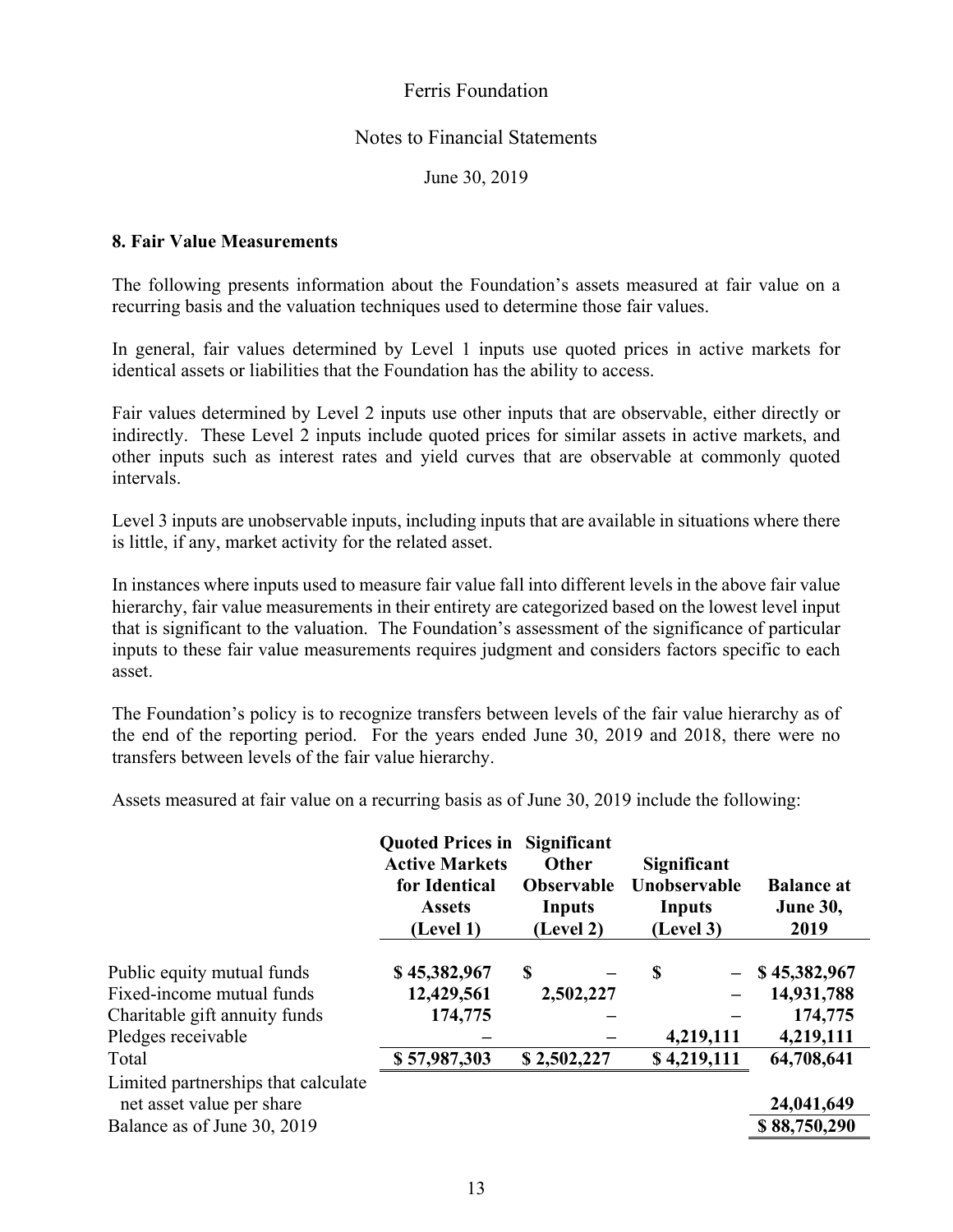#### Notes to Financial Statements

June 30, 2019

#### **8. Fair Value Measurements (continued)**

Assets measured at fair value on a recurring basis as of June 30, 2018 include the following:

|                                     | <b>Quoted Prices in</b><br><b>Active Markets</b><br>for Identical<br><b>Assets</b><br>(Level 1) | <b>Significant</b><br>Other<br><b>Observable</b><br>Inputs<br>(Level 2) | Significant<br><b>Unobservable</b><br>Inputs<br>(Level 3) | <b>Balance at</b><br><b>June 30,</b><br>2018 |
|-------------------------------------|-------------------------------------------------------------------------------------------------|-------------------------------------------------------------------------|-----------------------------------------------------------|----------------------------------------------|
|                                     |                                                                                                 |                                                                         |                                                           |                                              |
| Public equity mutual funds          | \$39,061,152                                                                                    | \$                                                                      | S<br>$\overline{\phantom{m}}$                             | \$39,061,152                                 |
| Fixed-income mutual funds           | 8,016,092                                                                                       | 2,387,874                                                               |                                                           | 10,403,966                                   |
| Charitable gift annuity funds       | 259,801                                                                                         |                                                                         |                                                           | 259,801                                      |
| Pledges receivable                  |                                                                                                 |                                                                         | 3,439,123                                                 | 3,439,123                                    |
| Total                               | \$47,337,045                                                                                    | \$2,387,874                                                             | \$3,439,123                                               | 53,164,042                                   |
| Limited partnerships that calculate |                                                                                                 |                                                                         |                                                           |                                              |
| net asset value per share           |                                                                                                 |                                                                         |                                                           | 27,707,032                                   |
| Balance as of June 30, 2018         |                                                                                                 |                                                                         |                                                           | \$80,871,074                                 |

The Foundation has adopted, on a prospective basis, accounting standards, which require additional classifications in disclosures of the changes in Level 3 assets measured at fair value on a recurring basis.

Both observable and unobservable inputs may be used to determine the fair value of positions classified as Level 3 assets. As a result, the unrealized gains and losses for these assets presented in the previous tables may include changes in fair value that were attributable to both observable and unobservable inputs.

Pledges receivable categorized as Level 3 assets consist of pledges receivable balances discounted at the Foundation's borrowing rate each fiscal year end and adjusted for amounts not deemed collectible.

Changes in Level 3 assets measured at fair value on a recurring basis include the following:

| Pledges receivable as of July 1, 2017  | \$3,732,690 |
|----------------------------------------|-------------|
| Net pledges collected                  | (293, 567)  |
| Pledges receivable as of June 30, 2018 | 3,439,123   |
| Net pledges received                   | 779,988     |
| Pledges receivable as of June 30, 2019 | \$4,219,111 |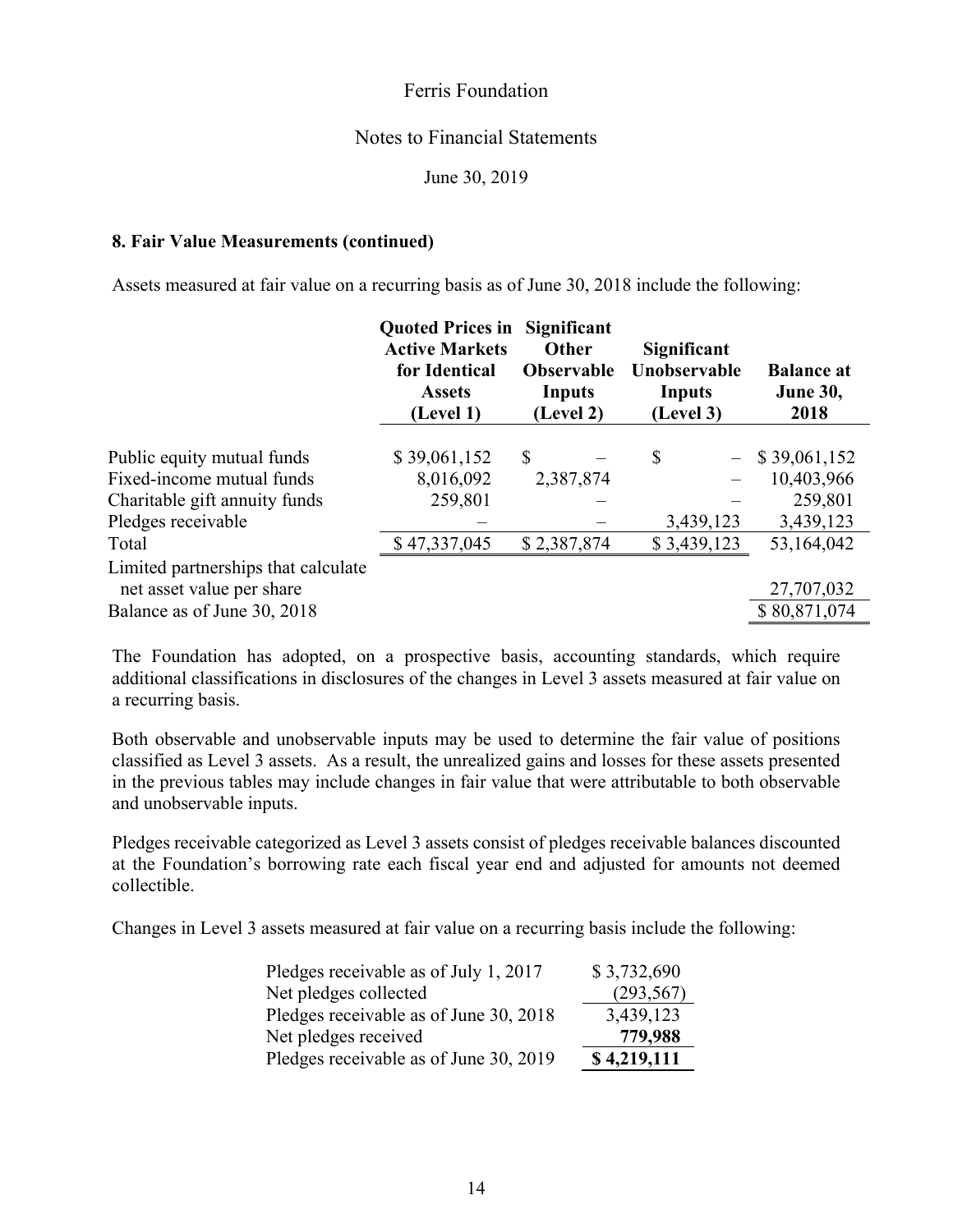## Notes to Financial Statements

June 30, 2019

#### **9. Investments in Entities that Calculate Net Asset Value per Share**

The Foundation holds shares or interests in investment companies at year end whereby the fair value of the investment held is estimated based on the net asset value per share (or its equivalent) of the investment company.

Investments held as of June 30, 2019 include the following:

|                                                      |                   | <b>Unfunded</b>    |
|------------------------------------------------------|-------------------|--------------------|
|                                                      | <b>Fair Value</b> | <b>Commitments</b> |
|                                                      |                   |                    |
| Limited partnerships – real estate                   | \$3,328,553       | 652,845            |
| Limited partnerships – private equity/distressed     | 10,522,224        | 7,975,681          |
| Limited partnerships – hedge funds                   | 6,025,259         |                    |
| Limited partnerships – natural resources/commodities | 4,165,613         | 871,559            |
| Balance as of June 30, 2019                          | \$24,041,649      | \$9,500,085        |

Investments held as of June 30, 2018 include the following:

|                                                      | <b>Fair Value</b> | <b>Unfunded</b><br><b>Commitments</b> |
|------------------------------------------------------|-------------------|---------------------------------------|
| Limited partnerships – real estate                   | \$2,745,025       | \$1,158,757                           |
| Limited partnerships – private equity/distressed     | 7,251,109         | 5,955,511                             |
| Limited partnerships – hedge funds                   | 10,911,497        |                                       |
| Limited partnerships – natural resources/commodities | 6,799,401         | 1,195,959                             |
| Balance as of June 30, 2018                          | \$27,707,032      | \$8,310,227                           |

#### **Real Estate**

Five limited partnerships comprise the total investment in real estate.

Investment manager (a) invests in a diversified portfolio of equities issued by real estate investment trusts (REIT) and other real estate operating entities and employs a value-oriented investment philosophy, fundamentally research driven, bottom-up investing. Investments are placed in three regions: North America, Europe, and Asia-Pacific. The goal is to construct a diverse pool of global real property securities.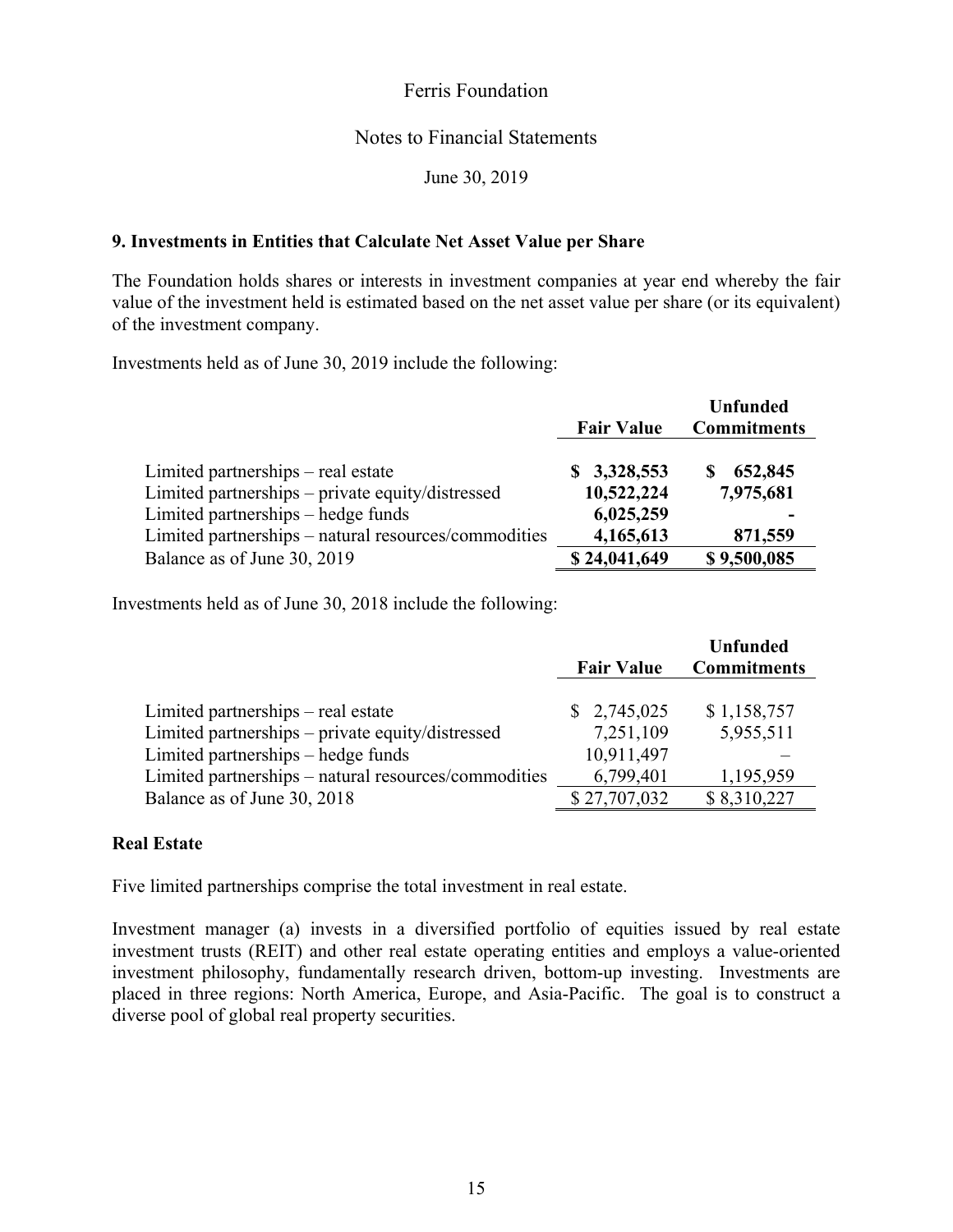## Notes to Financial Statements

June 30, 2019

## **9. Investments in Entities that Calculate Net Asset Value per Share (continued)**

#### **Real Estate (continued)**

Investment manager (b) invests in office, apartment, industrial, and other commercial real estate properties located primarily in the United States, and in real estate related securities. It is anticipated that investments will be made in a minimum of three major property types and in 15 national property markets with ownership in over 100 commercial types of properties. The partnership continues to liquidate holdings beyond its initial termination date of December 31, 2013.

Investment manager (c) invests in certain private real estate funds investing in office, retail, industrial or other commercial properties, and selected residential properties or real estate related securities, made primarily in Europe, with secondary focus on properties in certain Asian markets. The partnership continues to liquidate holdings beyond its initial termination date of December 31, 2014.

Investment manager (d) invests in opportunities in real estate such as development opportunities, property management, deal structuring, markets that are out of favor, and acquiring assets at discounts to their intrinsic value. The term of the partnership is 10 years from the last closing date offered to partners, expected to be in 2025 or as soon as reasonable thereafter. This direct manager will provide diversification through various real estate opportunities, various geographies, and through the use of both equity and debt instruments in the placement and purchase of investments.

Investment manager (e) is focused on absolute return with three key strengths to their investment approach: experienced management team and alignment of interests, flexibility to invest across geographies and product types, and focus on risk-adjusted returns. The fund invests domestically primarily in multifamily, retail, industrial, and office. The fund closed in January 2018 and has a 10-year term with option to extend.

#### **Private Equity/Distressed**

Combined for financial statement presentation purposes, the private equity manager(s) are fund of funds managers and direct placement fund managers investing in a program of venture capital, domestic private equity, distressed and buyout strategies, and international private capital investments using a value-added approach. The private capital program is designed to also invest in opportunistic funds. The Foundation utilizes ten managers to invest in seventeen private equity funds. Investment commitments are spread across multiple years to create vintage year diversification in addition to program diversification. Both distressed investment funds are considered a fund of funds, with emphasis on investing in private companies undergoing financial distress.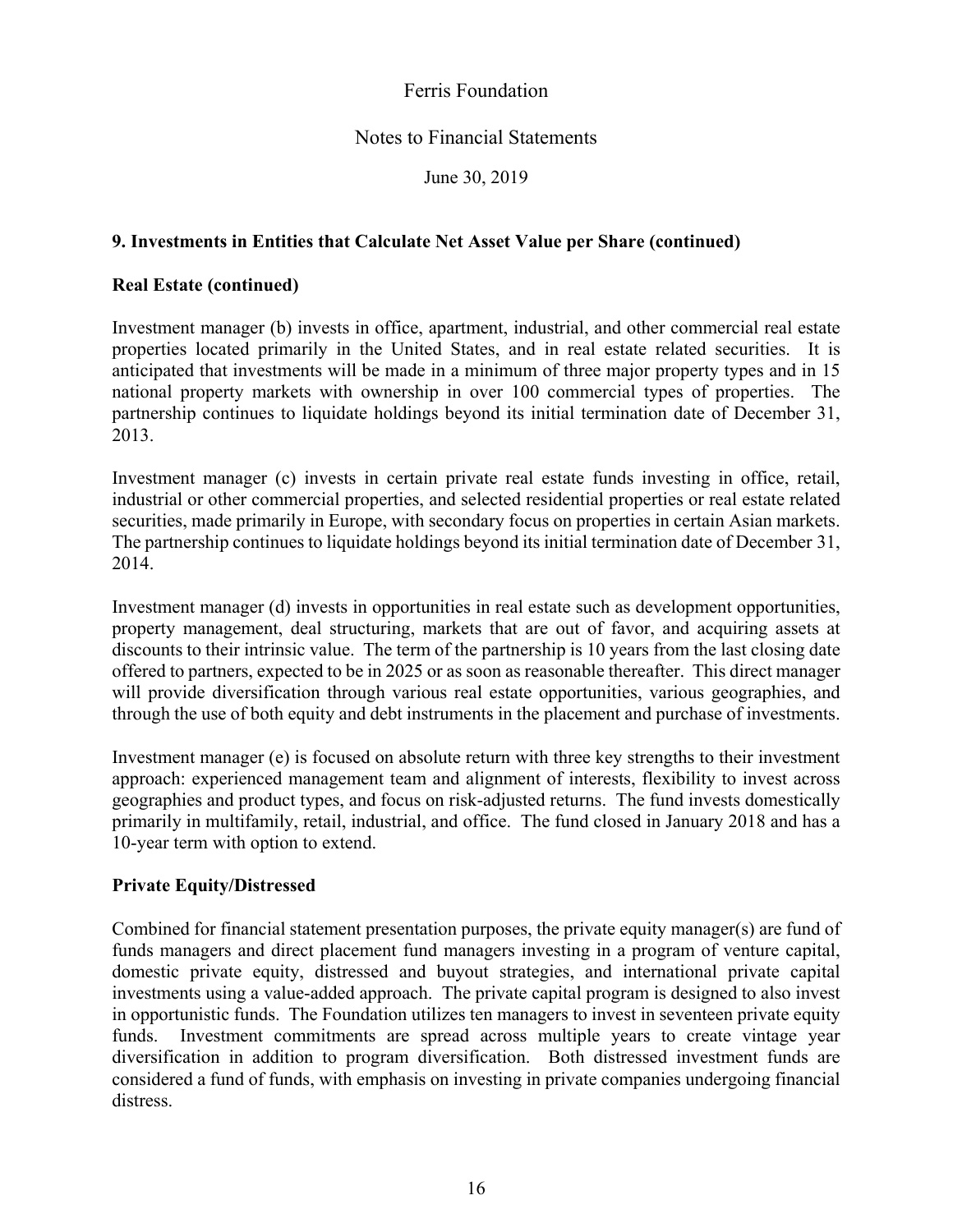## Notes to Financial Statements

June 30, 2019

## **9. Investments in Entities that Calculate Net Asset Value per Share (continued)**

#### **Hedge Funds**

Four limited partnerships make up the investments in hedge funds.

Investment manager (a) is an event driven hedge fund that invests across the capital structure in order to exploit inefficiencies in companies or securities that are complex, misunderstood, or underfollowed. The team invests in both equities and credit. The long side of the portfolio focuses on three primary types of securities: equities with multiple paths to value creation and/or strong free cash flow, sub investment grade bank debt with attractive yields, and stressed/distressed credit that have near-term catalysts. The short side of the portfolio will be comprised of single named equity and credit shorts, as well as portfolio hedges.

Investment manager (b) employs a fundamental approach to identify macroeconomic trends across both developed and emerging markets. The funds seek to generate absolute returns across the market cycles with high single/low double digit returns with low volatility. The process seeks to take advantage of non-optimal policy settings or imbalances in a market or country that are forecasted to reprice in the next one to three months.

Investment manager (c) employs a fundamental bottom-up investment approach that is aided by a sophisticated top-down oriented risk management process. Exposures for the fund are managed in a fairly tight band and will typically average 135 percent long and 90 percent short.

Investment manager (d) is a global multi-strategy hedge fund comprised of three primary strategies: credit, value, and arbitrage. Arbitrage is focused on mergers, including corporate takeover situations where the team looks to capture the spread between acquirer and the company being acquired by being long and short the two companies. Credit is focused on stressed, distressed, restructuring, in liquidation, undervalued, or companies experiencing an event where there is a catalyst to unlock value. The team purchases equities with an event that can unlock value for equity holders where the equities are selling at a discount to intrinsic value.

#### **Natural Resources/Commodities**

Five limited partnerships comprise the total of investments in natural resources/commodities.

Investment manager (a) invests in a multi-fund manager approach in the areas of oil and gas production, energy services, and other natural resource related industries including timber, power services, infrastructure and manufacturing, mining and mineral extraction, and renewable and alternative energy technology. Diversification occurs through private equity strategies and property acquisition strategies. The partnership will terminate 12 years after official partnership filing, and liquidation is limited.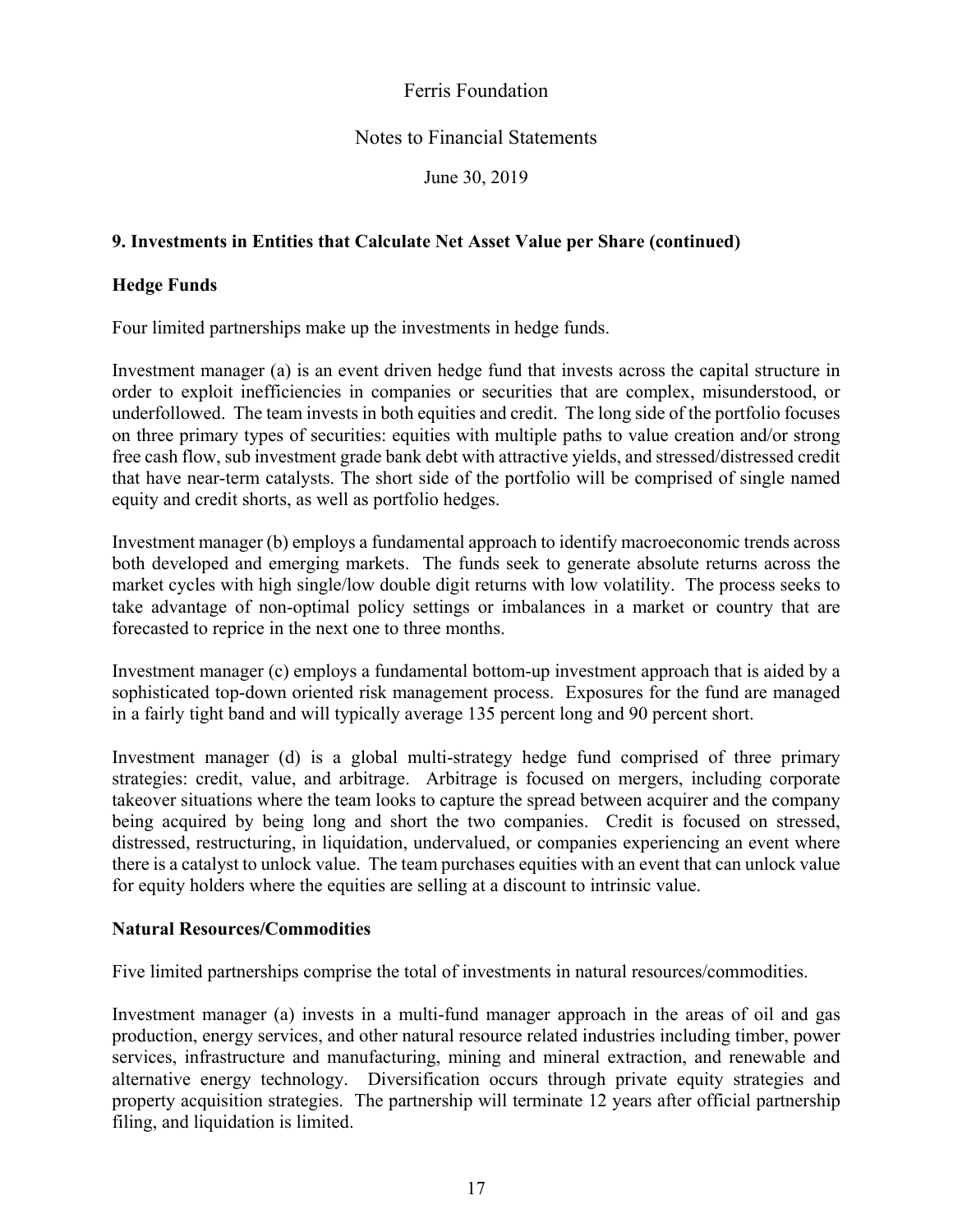## Notes to Financial Statements

June 30, 2019

## **9. Investments in Entities that Calculate Net Asset Value per Share (continued)**

#### **Natural Resources/Commodities (continued)**

Investment manager (b) invests in a multi-fund manager approach in the areas of oil and gas production, energy services, and other natural resource related industries including timber, power services, infrastructure and manufacturing, mining and mineral extraction, and renewable and alternative energy technology. Diversification occurs through private equity strategies and property acquisition strategies. The partnership will terminate 12 years after official partnership filing, or approximately December 31, 2021, and liquidation is limited.

Investment manager (c) is a fund of funds manager investing in 7 to 10 energy funds engaged in acquisition and exploitation of proved oil and natural gas reserves in North America. Modest exposure to energy infrastructure, technology, services, and international reserve-based opportunities are allowed. The fund will terminate in 15 years after official partnership filing, or approximately December 31, 2021. Limited partners may seek liquidation through the general partner by selling its partnership share to other limited partners, the general partners, or a third party.

Investment manager (d) invests in income-generating publicly traded Master Limited Partnerships (MLPs), either directly or via equity swaps, with a focus on energy sector MLPs and other C-Corporation energy infrastructure companies. Securities held may include common, preferred, and subordinated units of partnership interest and general partnership interests in MLPs. The fund may invest in other private placements and other non-public offerings of securities of MLPs.

Investment manager (e) invests in primary or secondary acquisitions of non-marketable limited partnerships that invest in the energy, mining, and/or minerals industries, or through coinvestments alongside the managers of the partnerships or alongside other persons or entities. The general purpose of this partnership is to hold and manage its interests to realize significant longterm capital appreciation in a variety of security types, either purchased through public or private markets or in connection with a loan.

#### **Liquidity and Redemption Notice Requirements**

Investments in entities that calculate net asset value per share have illiquid properties associated with the nature and type of investment in private capital and hedge funds. Certain lock up periods and redemption notification requirements are mandatory to liquidate these funds. Limited secondary markets exist for certain types of investment vehicles.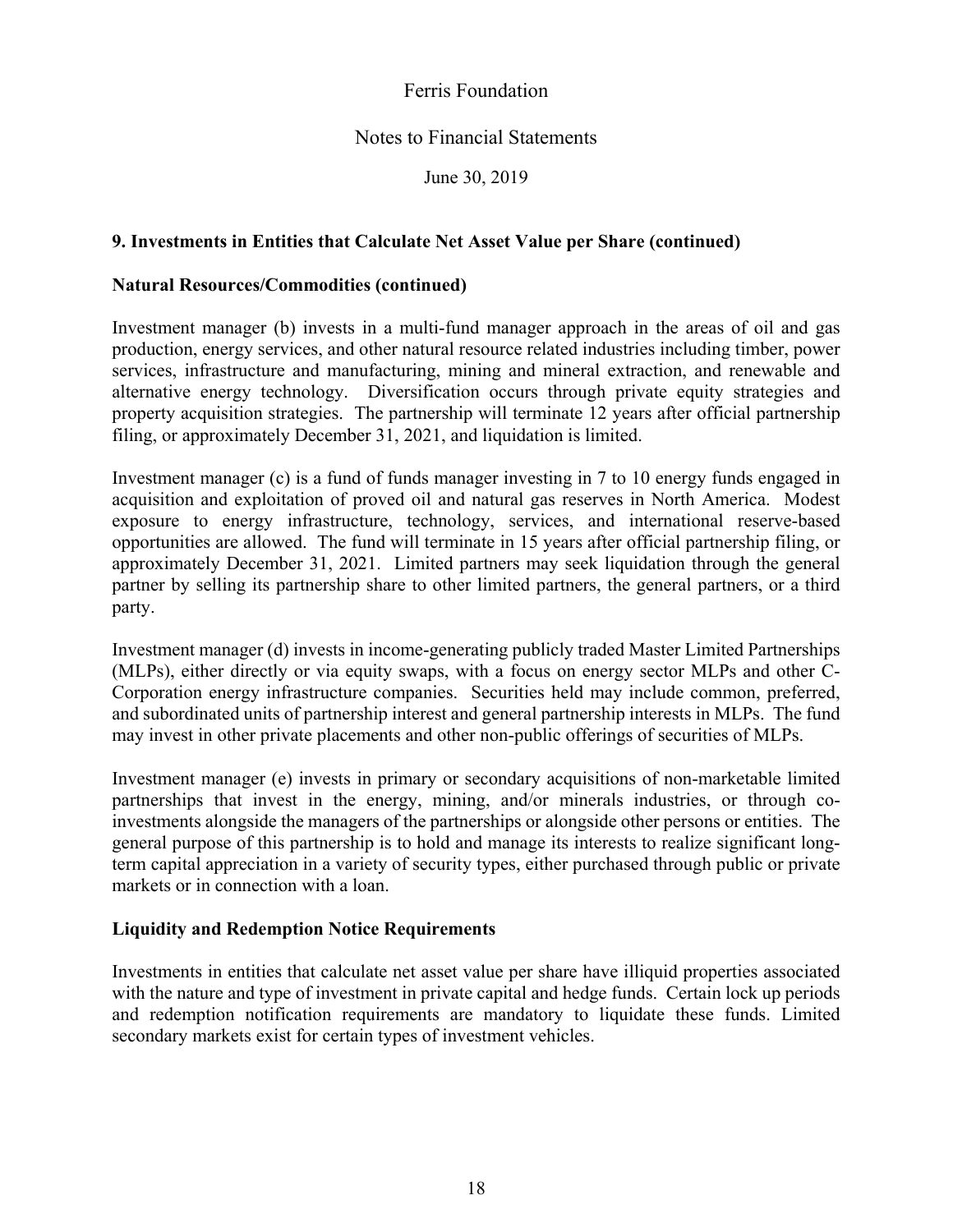## Notes to Financial Statements

June 30, 2019

## **9. Investments in Entities that Calculate Net Asset Value per Share (continued)**

#### **Liquidity and Redemption Notice Requirements (continued)**

For private equity, real estate, and natural resource investments that calculate net asset value per share, the Foundation must hold these assets and receive distributions through the period of investment until the partnership terminates. Although distributions are made throughout the period of time the investment is held, this is not considered a liquid market. The Foundation's investments with hedge funds also have written notification requirements to access the funds. Funds requested for liquidation are made available depending on partnership agreements; currently this range is between 30 – 100 days. Hedge funds may also have other provisions on liquidity to meet annual audit requirements.

#### **10. Donor- and Board-restricted Endowments**

The Foundation's endowment includes both donor-restricted endowment funds and funds designated by the Board of Directors or management to function as endowments. Net assets associated with endowment funds, including funds designated by the Board of Directors to function as endowments, are classified and reported based on the existence or absence of donorimposed restrictions.

Endowment net asset composition by type of fund as of June 30, 2019 is as follows:

|                 | <b>Without Donor</b> | <b>With Donor</b>   |              |
|-----------------|----------------------|---------------------|--------------|
|                 | <b>Restrictions</b>  | <b>Restrictions</b> | Total        |
|                 |                      |                     |              |
| Endowment       | S                    | \$60,680,734        | \$60,680,734 |
| Quasi-endowment | 27,368,643           |                     | 27,368,643   |
| Total funds     | \$27,368,643         | \$60,680,734        | \$88,049,377 |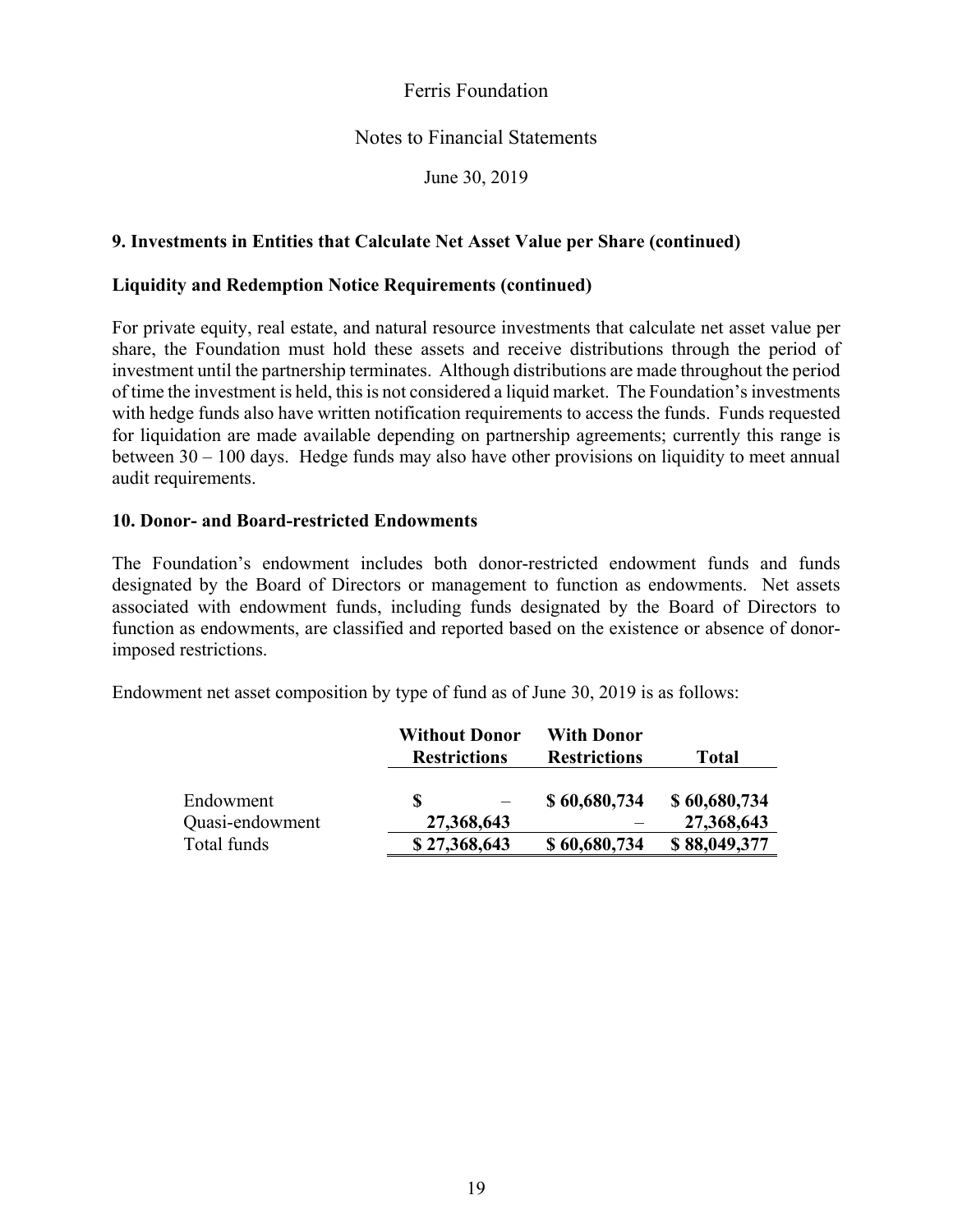## Notes to Financial Statements

June 30, 2019

## **10. Donor- and Board-restricted Endowments (continued)**

Changes in endowment net assets for the fiscal year ended June 30, 2019 include:

|                                                       | <b>Without Donor</b><br><b>Restrictions</b> | <b>With Donor</b><br><b>Restrictions</b> | <b>Total</b> |
|-------------------------------------------------------|---------------------------------------------|------------------------------------------|--------------|
| Endowment net assets – beginning of                   |                                             |                                          |              |
| year                                                  | \$29,545,057                                | \$49,204,280                             | \$78,749,337 |
| Investment return:                                    |                                             |                                          |              |
| Investment income                                     | 472,818                                     | 913,703                                  | 1,386,521    |
| Net realized/unrealized gain                          | 826,308                                     | 1,762,050                                | 2,588,358    |
| Total investment return                               | 1,299,126                                   | 2,675,753                                | 3,974,879    |
| Contributions                                         | 10,337                                      | 8,269,643                                | 8,279,980    |
| Appropriation of endowment assets<br>for expenditures | (1,257,538)                                 | (2,006,574)                              | (3,264,112)  |
| Matching gifts for Ferris Futures                     |                                             |                                          |              |
| Endowment                                             | (2, 233, 339)                               | 2,233,339                                |              |
| Transfers to create endowment funds                   | 5,000                                       | 304,293                                  | 309,293      |
| Endowment net assets – end of year                    | \$27,368,643                                | \$60,680,734                             | \$88,049,377 |

Endowment net asset composition by type of fund as of June 30, 2018 is as follows:

|                 | <b>Without Donor</b><br><b>Restrictions</b> | <b>With Donor</b><br><b>Restrictions</b> | <b>Total</b> |
|-----------------|---------------------------------------------|------------------------------------------|--------------|
| Endowment       | S                                           | $$49,204,280$ $$49,204,280$              |              |
| Quasi-endowment | 29,545,057                                  |                                          | 29,545,057   |
| Total funds     | \$29,545,057                                | \$49,204,280                             | \$78,749,337 |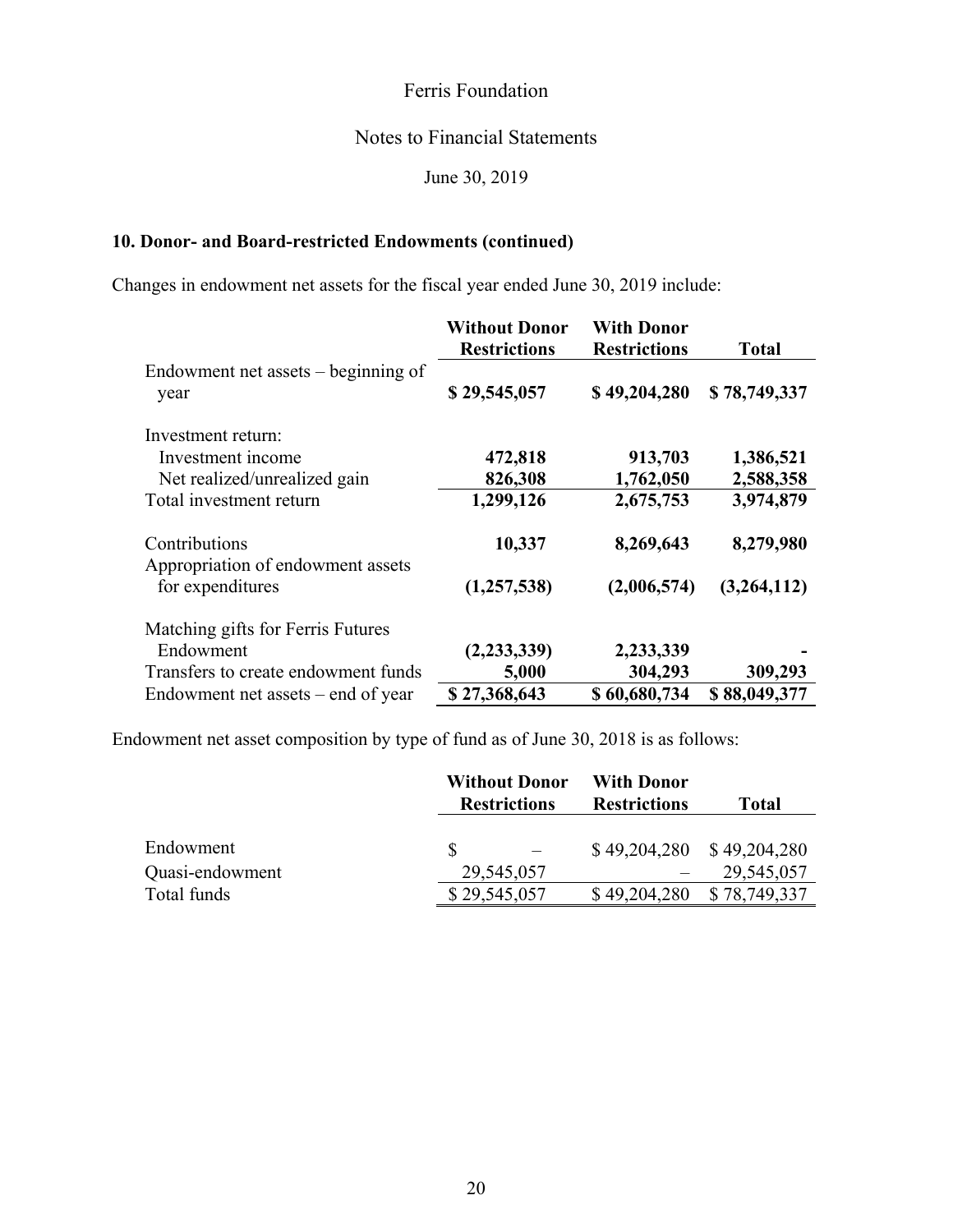## Notes to Financial Statements

June 30, 2019

#### **10. Donor- and Board-restricted Endowments (continued)**

Changes in endowment net assets for the fiscal year ended June 30, 2018 include:

|                                                       | <b>Without Donor</b> | <b>With Donor</b>   |              |
|-------------------------------------------------------|----------------------|---------------------|--------------|
|                                                       | <b>Restrictions</b>  | <b>Restrictions</b> | <b>Total</b> |
| Endowment net assets – beginning of                   |                      |                     |              |
| year                                                  | \$30,839,367         | \$42,985,515        | \$73,824,882 |
| Investment return:                                    |                      |                     |              |
| Investment income                                     | 809,424              | 1,179,010           | 1,988,434    |
| Net realized/unrealized gain                          | 1,308,561            | 1,759,314           | 3,067,875    |
| Total investment return                               | 2,117,985            | 2,938,324           | 5,056,309    |
| Contributions                                         | 8,308                | 2,926,928           | 2,935,236    |
| Appropriation of endowment assets<br>for expenditures | (1,275,930)          | (1,911,841)         | (3,187,771)  |
| Matching gifts for Ferris Futures                     |                      |                     |              |
| Endowment                                             | (2,195,078)          | 2,195,078           |              |
| Transfers to create endowment funds                   | 50,405               | 70,276              | 120,681      |
| Endowment net assets – end of year                    | \$29,545,057         | \$49,204,280        | \$78,749,337 |

#### **Interpretation of Relevant Law**

The Board of Directors of the Foundation has reviewed the Uniform Prudent Management of Institutional Funds Act (UPMIFA) and established investment and spending policies requiring the preservation of the fair value of the original gift as of the gift date of the donor-restricted endowment fund. The Foundation retains in perpetuity (a) the original value of gifts donated to the permanent endowment, (b) the original value of subsequent gifts to the permanent endowment, and (c) accumulations to the permanent endowment made in accordance with the direction of the applicable donor gift instrument. The remaining portion of the donor-restricted endowment fund not retained in perpetuity is appropriated for expenditure by the Foundation in a manner consistent with the standard of prudence prescribed by UPMIFA.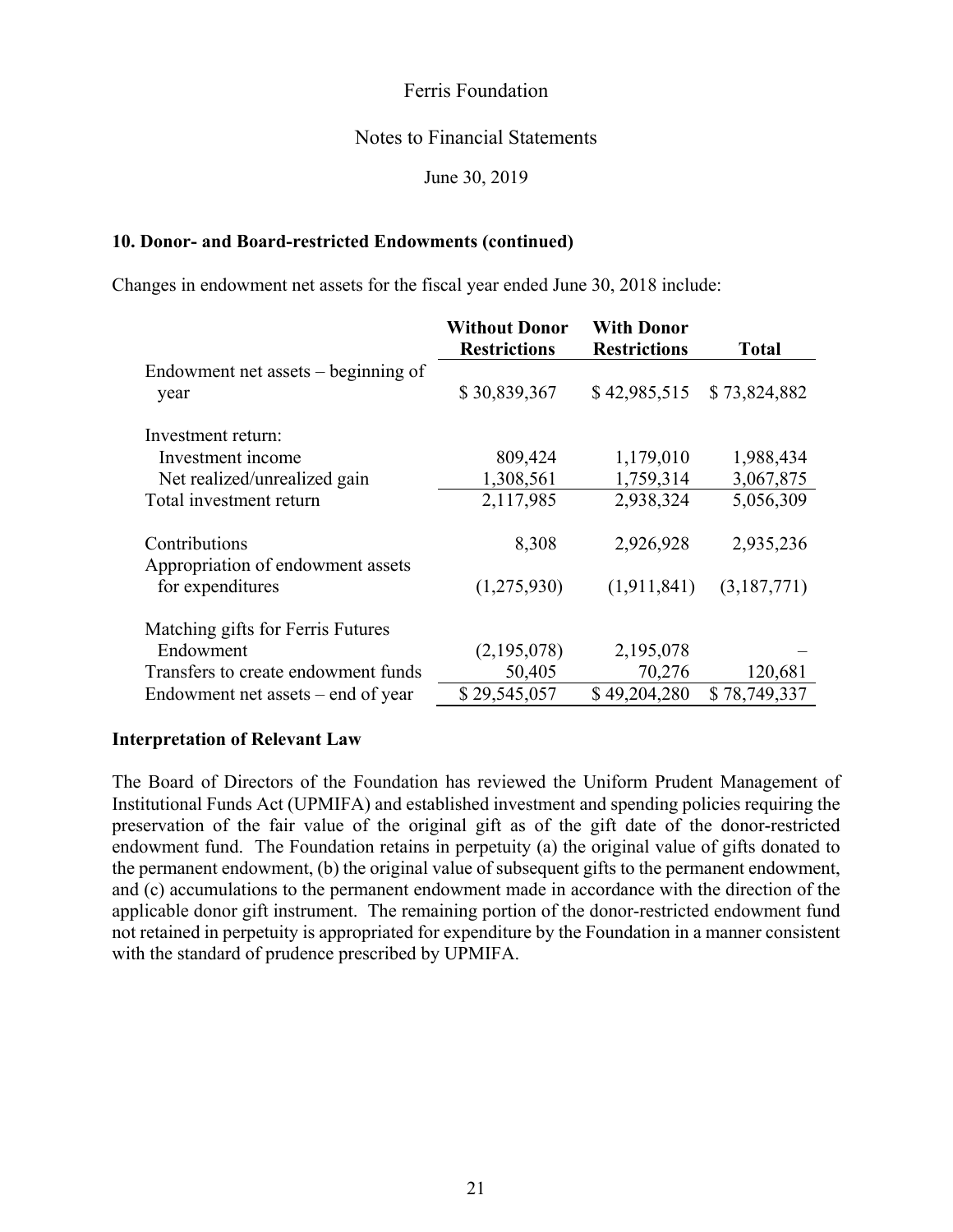## Notes to Financial Statements

June 30, 2019

### **10. Donor- and Board-restricted Endowments (continued)**

#### **Interpretation of Relevant Law (continued)**

In accordance with UPMIFA, the Foundation considered the following factors in making a determination to appropriate or accumulate donor-restricted endowment funds:

- (1) The duration and preservation of the fund
- (2) The purposes of the Foundation and the donor-restricted endowment fund
- (3) General economic conditions
- (4) The possible effect of inflation and deflation
- (5) The expected total return from income and the appreciation of investments
- (6) Other resources of the Foundation
- (7) The investment policies of the Foundation

#### **Funds with Deficiencies**

From time to time, the fair value of assets associated with individual donor-restricted endowment funds may fall below the level that the donor or UPMIFA requires the Foundation to retain as a fund of perpetual duration. In accordance with U.S. GAAP, there were no material deficiencies reported in net assets without donor restrictions as of June 30, 2019 and 2018. Deficiencies can result from unfavorable market fluctuations that occur.

#### **Return Objectives and Risk Parameters**

The Foundation has adopted investment and spending policies for endowment assets that attempt to provide a predictable stream of funding to programs supported by its endowment while seeking to maintain the purchasing power of the endowment assets. Endowment assets include those assets of donor-restricted funds that the Foundation must hold in perpetuity or for a donor specified period(s) as well as board-designated funds. Under this policy, as approved by the Board of Directors, the endowment assets are invested in a manner that is intended to produce results that exceed a target-weighted index in proportion to invested assets, while assuming a moderate level of investment risk. The Foundation expects its endowment funds, over time, to provide an average rate of return that exceeds the Consumer Price Index (CPI) plus 5.0 percent annually. Actual returns in any given year may vary from this amount.